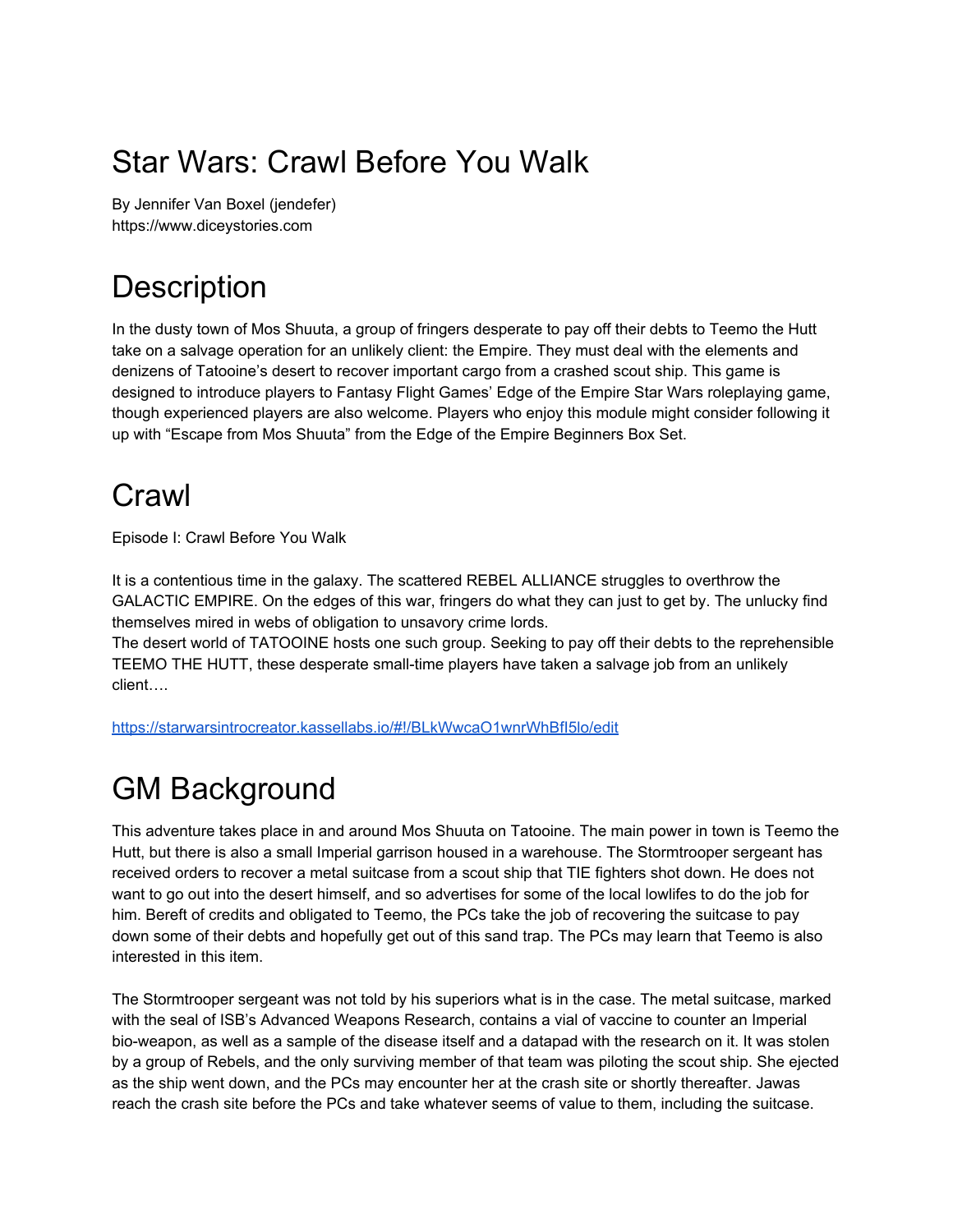The close of the module is the PCs' decision on what to do with the suitcase once they have it. Do they give it to the Imperials for payment? Do they let the Rebel take it? Do they try to satisfy both parties? Do they offer it to Teemo to clear their debt?

Pre-generated Player Characters are included. In addition to the character sheets, there is a write-up of each PC's background and how they relate to the other PCs. Genesys-style motivations are provided to help players get a feel for the characters.

## Encounter 1: Mos Shuuta

## Opening

**You are out in the dusty streets of Mos Shuuta at night, the only time the temperature ever approaches reasonable. You leave the cantina and its sounds of drunken revelry and rivalry behind you as you head home through the winding alleyways. During the day, the stalls would be** active and the awnings would be up, but now, in the middle of the night, everything is still and quiet. Then you see above you a streak in the sky. At first, you think it is just a shooting star, but it **is growing larger and brighter as it passes overhead. Curious, you scramble up onto the low roof of a nearby adobe hut to gain an unobscured view. Mos Shuuta is up on a mesa, surrounded by** rolling seas of sand and you can clearly see the streak plummet to the northwest. There is a bright **flash, and then it is extinguished completely.**

**You don't think much more of it until the next morning, when you see a poster advertising a substantial reward for the recovery of a metal suitcase from a wrecked scoutship. This is your chance, your chance to make enough money to get Teemo off your back. Or maybe even buy your** way off this rock. You yank the poster off the wall and seek out your friends. This could work. This *will* **work. This** *has to* **work.**

The job is to recover a metal suitcase from the wrecked ship and return it to the warehouse that is the base of operations for the small Imperial contingent in town. The poster says to return the suitcase to the sergeant at the warehouse and be richly rewarded. It does not specify the size of the reward.

The bulletin boards where the job is posted have ads for the following businesses: Junk Shop, Dewback Stables, Offworld Traders. Other locations you know about are the cantina and the warehouse.

## Introduction to Dice

PCs have a little time to gather information in town and secure transportation or other supplies before heading out. Suggested activities and rolls are provided below for several locations. Narratively, the PCs can work together on this, but encourage each PC to take responsibility for one interaction so that they all get some practice. Play out a little scene according to the results of the die roll, possibly allowing a follow-up roll for further interaction or an additional location if time allows. If PCs are working together, apply a boost die to the roll.

Some reasons to give them for why they should not dawdle in town: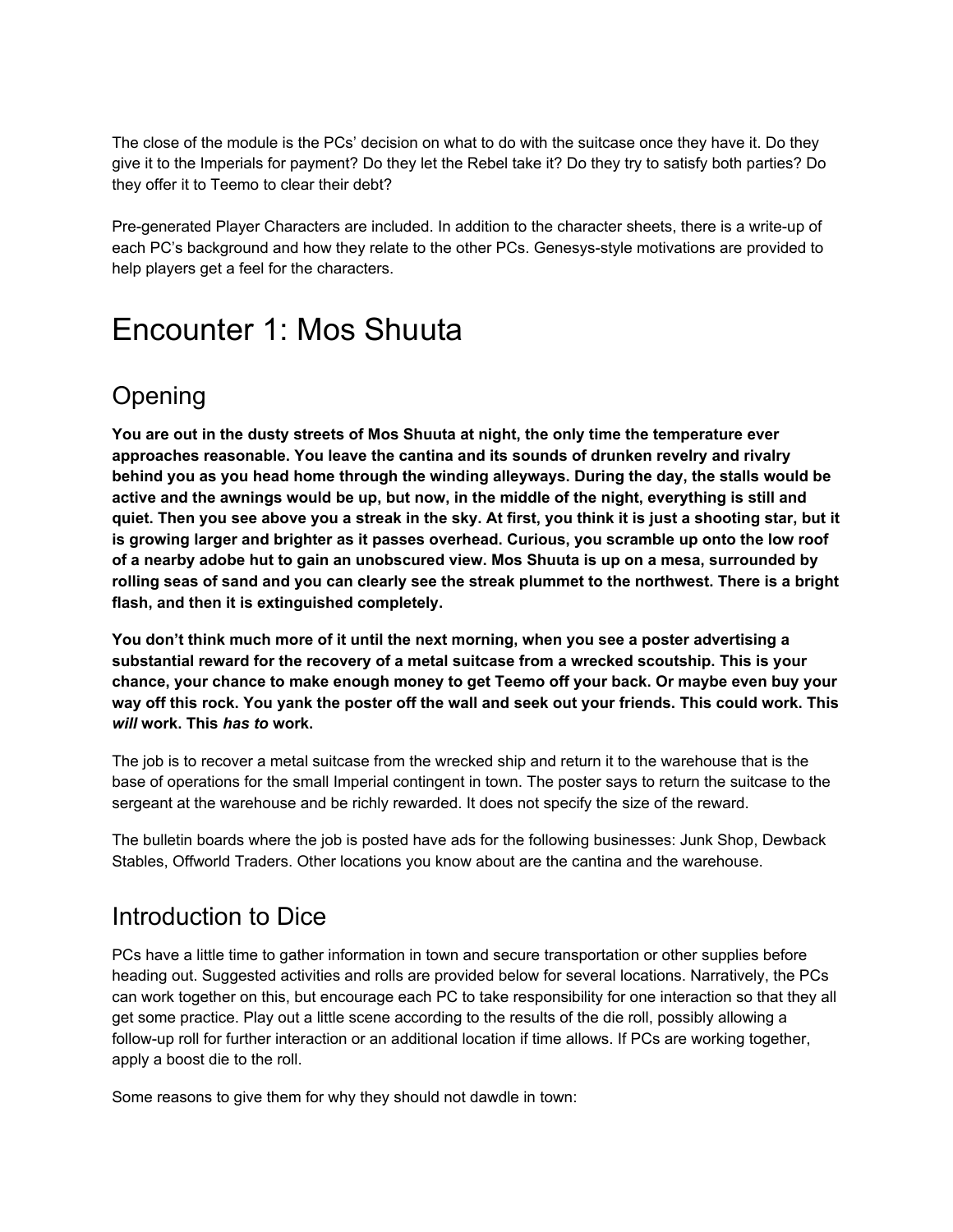- The day will only get hotter.
- Even if no one else from town is looking for the suitcase, desert dwellers might take it.
- A sandstorm might blow through, ruining their chances of finding the wreck.

#### **Warehouse**

- Sergeant Millin, white male human
- There are a couple squads of Stormtroopers.
- Warehouse also contains a recumbent AT-ST, partially assembled.
- PP Negotiation to settle on a payout. His starting point is 500 per person, and he only counts the PCs present when he offers the amount.
- PP Negotiation to make job offer exclusive
- PPP Negotiation to get an advance (100 credits)

#### Cantina

- Vik, red male Devaronian bartender at cantina, tending bar
- Shii-La, green female Twi'lek singer/dancer at cantina, having breakfast gruel at bar
- Manook and Grella, moisture farmers from that section of the desert, at a table
- If getting info from Vik, buying a drink for 10 credits garners a boost die to the check.
- PP Underworld to learn Teemo is also interested in the mysterious suitcase
- PP Charm to learn more about that region of desert from the farmers (Tusken raider warning)
- PP Negotiation to pay the moisture farmers for info

#### Junk Shop

- Vorn, grumpy old male human shopkeeper
- Shop is adjacent to a large junkyard, racks have disassembled droid and machine parts.
- R5-K3, clunky astromech who hates Vorn
- If PCs are mean to the droid, boost to the Negotiation. If they are nice to it, setback.
- PP Negotiation to rent a busted old landspeeder for 50 credits a day. He is willing to go down to 40.
- PPP Mechanics to get it working better than it currently does (fixing the Handling)

#### Dewback Stables

- Clarelle, short-tempered female human, loves her dewbacks
- If PCs seem confident with the animals and respectful of them, boost die. If they speak poorly of them, setback.
- PP Negotiation to rent dewback mounts, 15 credits per dewback (each can carry two PCs) including tack. She is willing to go down to 10.
- P Survival to interact with the dewbacks for some flavor.

Offworld Traders

- Bengara, red male Twi'lek
- Building is a stylized rocket ship, shelves have luxury offworld goods, generally everything you could want but can't afford, but also some practical items mixed in.
- Players could maybe pool resources to get something useful:
	- metal detector hand scanner \$100, boost die to Perception searching for ship
	- synthskin \$10, 1 use, med check w/o penalty (else diff+)
	- stimpak \$25, 1 use, heals 5 wounds
- PPP Negotiation to buy item at cheap (Twi'leks naturally have high Presence).

**Streets** 

● PP Streetwise to locate and remove the other posters around town to get rid of competition.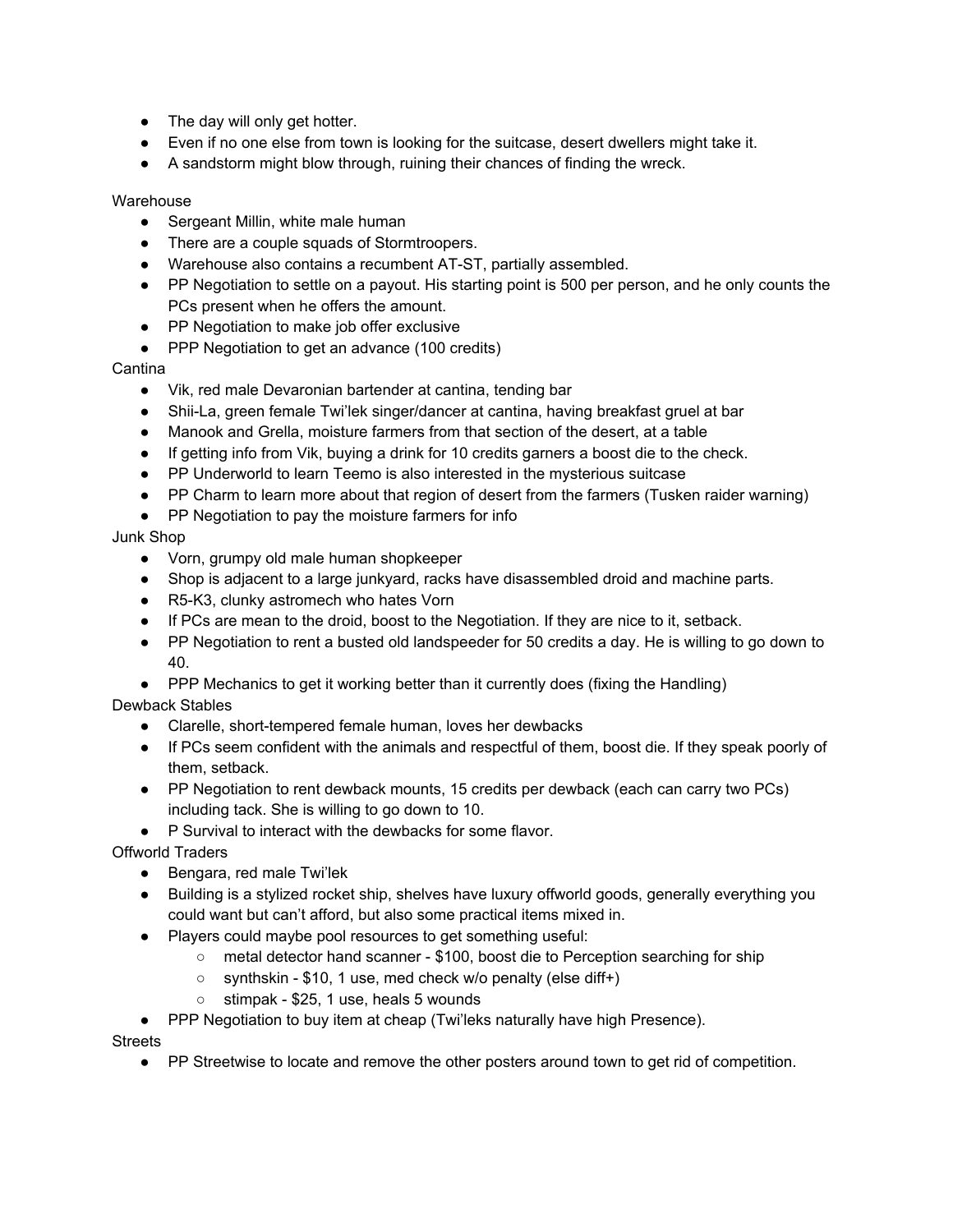Junky Landspeeder EotE:251

- Silhouette: 2
- Speed: Usually 2, but this one has a clogged engine, so 1
- Handling: Usually 0, but this one has a bad stabilizer, so -1
- HT Thresh: 4 / SS Thresh: 5
- Blowing sand causes 1 setback die from the environment to Pilot Planetary checks.
- 1 Pilot, 3 Passenger
- Enc: 15 (can stuff extra PC in the trunk)

Dewbacks AaA:115

- Silhouette: 2
- Speed: 1
- Handling: -1 (1 setback)
- These ones are trained mounts, so there is boost die to checks to ride them.
- Dewbacks remove 1 setback from checks to traverse sand.
- Mount trained animal: one maneuver.
- Steer trained animal: one maneuver.
- Enc: 20 (two characters per Dewback is fine)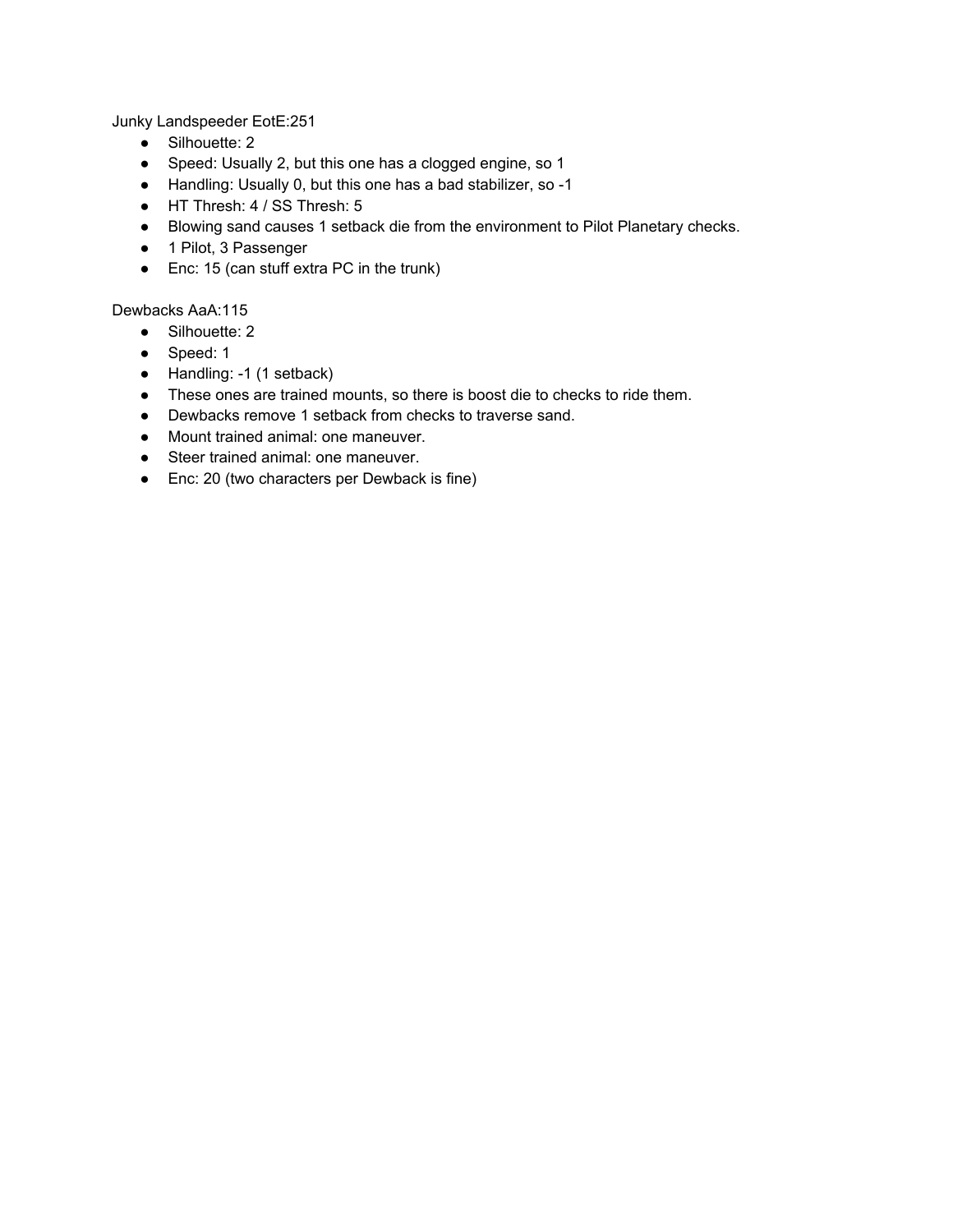# Encounter 2: Tatooine Wilderness

## **Travel**

All PC checks take 1 setback die for the heat. (Twi'lek ignores this, as does Outdoorsman.)

Checks if riding dewbacks:

- Difficulty of riding checks is max(ceil(silh/2),speed) and upgrades is min(ceil(silh/2),speed)
- Silhouette 2, Speed 1
- Dewbacks ignore the setback for soft, drifting sand. They have -1 handling, but are mounts.
- Rider: Rsb Survival to control the animal (one check per dewback)
	- Advantage: boost on Resilience check for rider (and passenger if enough)
		- Threat: Strain to rider (and passenger if enough)
		- Failure: Thrown from mount, PP Coordination check to avoid injury
			- Failure: wound per
			- Threat: strain per
- Passengers: PPs Perception or PP Vigilance to detect Tusken Raider ambush

Checks if driving landspeeder:

- Landspeeder takes 1 setback for harsh environment (blowing sand, heat)
- Silhouette 2, Speed 1
- Driver: Rss Pilot Planetary (driver)
	- Advantage: boost on Resilience check for pilot (and others if enough)
	- Threat: Strain to speeder, P Mechanics to repair
	- Failure: Lose one of the following, PP Mechanics to repair
		- brakes can only stop by coasting or colliding
		- navigation handling is now -3
		- propulsion speed drops to 0
- Passengers: PPs Perception or PP Vigilance to detect Tusken Raider ambush

Either:

- PPs Resilience (individual) to handle long travel in the heat (incr diff if no vehicle)
	- Threats: strain
	- Failure: heat exhaustion PP Crit Strain threshold decreased by 2 until treated
- PPs Survival (combined) for getting to the intended location
	- Threats: strain
	- Failure: will not meet Rebel until at Sandcrawler
		- Travel is taking a long time, the wind is pulling at you, the sun is beating down on you. Finally, after hours, with relief you watch the sun start to go down. Things will cool off now… but it will be dark.
		- CSI rolls will be harder because of wind and darkness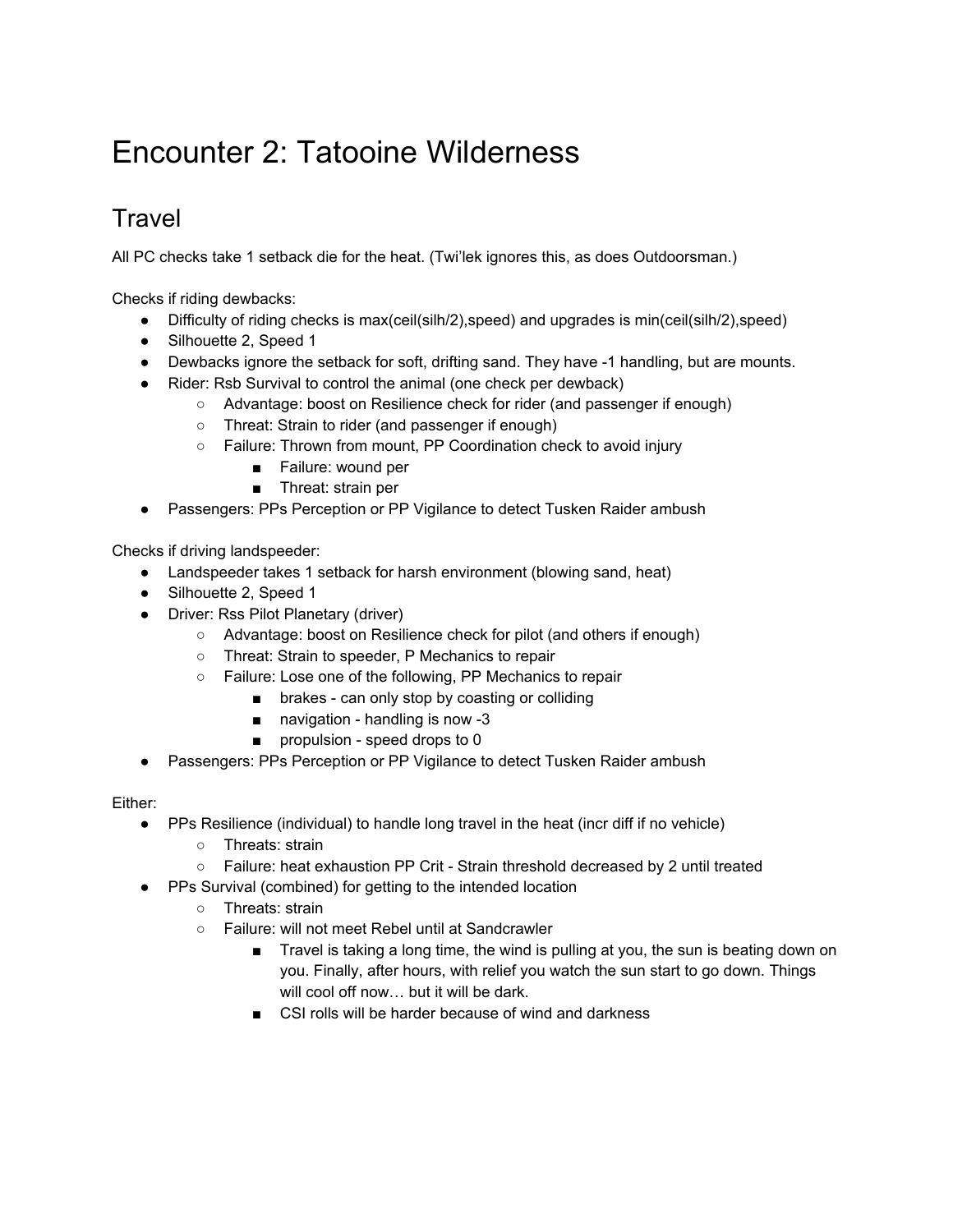Riding animals (SoT:80)

- Use Survival instead of Piloting
- Encumbrance: (5+Brawn)\*2. Riders have encumbrance 5+Brawn
- Silhouette: Minimum is 2 to be a mount. If not noted in the description, it is 2.
- Speed: Max speed is ceiling(Agil/2) unless Flyer, then Agil
- Handling: Agil (Silhouette+Will)
- Levels of Trained Mount add boost dice.
- Any mount with the Flying ability has a maximum flight speed equal to their Agility, but a speed of 1 when on the ground. In addition, unless stated otherwise, flying mounts are not able to hover, and therefore must land if their speed is reduced to 0.
- Upgrade difficulty of all checks if don't have tack.
- Do not have own initiative slot.
- Mount trained animal: one maneuver (ignore if have appropriate Talent)
- Mount untrained animal: PP Survival
- Ride untrained animal, upgrade difficulty by beast's cunning. Failure means you fall off.
- In frightening circumstances, Fear check is opposed by rider's Survival not beast's Discipline (SoT:82)

Terrain issues for mounts/vehicles

- Difficulty of riding checks is max(ceil(silh/2),speed) and upgrades is min(ceil(silh/2),speed)
- 1 setback: windy weather, scattered trees, dense undergrowth, rolling hills, sand dunes
- 2 setbacks: fast-flowing water over a meter deep; rocky, unstable terrain; thick forests; violent storms
- 3 setbacks: sheer cliff faces, deep swamps, very narrow canyon

Mounted Maneuvers

- Accelerate/Decelerate
- Fly/Ride (mandatory for non-hovering Flyer)

#### Mounted Actions

- Damage Control (Survival/Medicine, not Mechanics)
- Combat check using mount's natural weaponry (Survival)
- Trample talent: Push (Speed 1-, Silh 2+), PPP Survival, decrease diff for each silh target is smaller than beast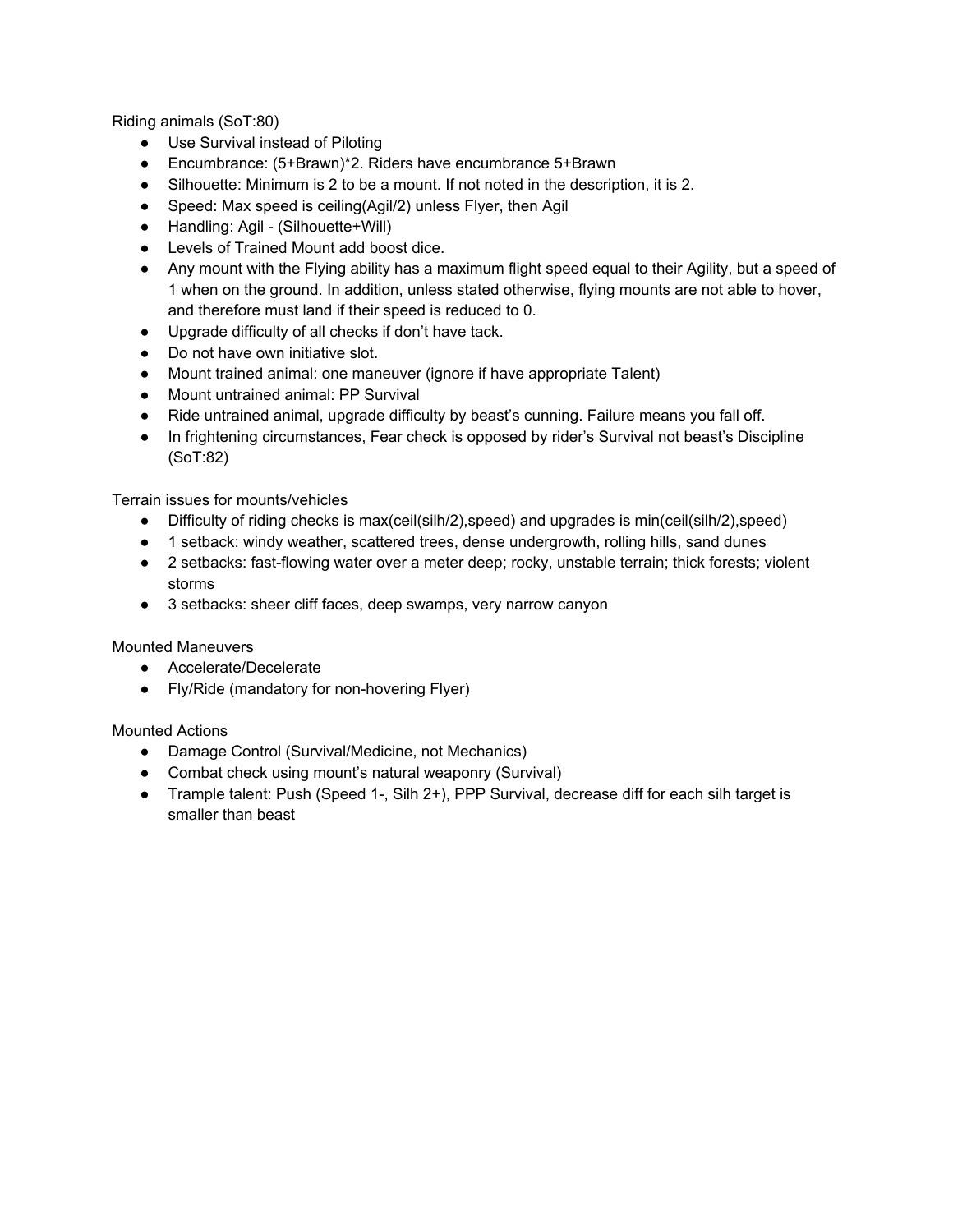## Introduction to Combat

Tusken Raiders (AaA:105) to learn combat. Some melee, some ranged. A rival and two groups of three minions. Note: This does not have to end in total defeat of one side. If the PCs can get to Extreme range (or maybe just Long Range), raiders will let them get away. Hunt leader will call off troops when down to just 2 minions.

Fear

- P Discipline on each PC's turn
- PP rider's Survival for each dewback

Features of this Environment

- Rock outcroppings like that mushroom valley place.
- Sand dunes with some rocky outcroppings, so cover is an option. (1 Ranged Defense)
- Once adjacent to it, could spend an action to climb a rocky outcropping, PP Athletics, and then get a boost to shoot opponents below, while they take a setback to shoot you.
- Sand is difficult terrain, double the movement cost. (Swift ignores this.)
- All checks suffer 1 setback due to the heat. (Outdoorsman/Twi'lek ignores this.)

Advantages for this Environment

- 1 Recover 1 strain (feeling good about how this is going, stepped into a bit of shade, etc.)
- 1 Set up next ally. Boost to next player, but narrate what you did to help.
- 2 Hinder target. Setback to target, but narrate what you did to cause trouble.
- 2 Set up any ally. Boost to any player, but narrate what you did to help.
- 2 Free maneuver (if you've only done one).
- 3 Dust devil. Wind whips up sand between you and your adversaries, granting you +1 Defense.
- 3 Make target drop weapon. This will cost them a maneuver to get it back.
- T Upgrade difficulty of next check for target.
- T Upgrade next check for you or ally.
- T Do something vital!

Threats for this Environment

- 1 Suffer 1 strain (heat, loose footing, etc)
- 1 Slip up. Lose benefit of a prior maneuver (like taking cover).
- 2 Sun glare. Immediate free maneuver for an opponent while you are distracted.
- 2 Over-extend. Boost to target's next check.
- 2 Make an opening... for the other side. Setback to you or one of your allies.
- 3 Unstable ground. Fall prone. This will cost you a maneuver to get back up.
- 4/D Sand in the eyes. Increase difficulty of your next check.
- 4/D Sinkhole renders you immobilized and prone. Escape with PPP Athletics by you or an engaged ally.
- D Run out of ammo (ranged). Damage your weapon one level (melee).
- D Upgrade difficulty of next check for you or ally.

Note: Aim/Called Shot can be used to disarm rather than do damage. It requires the Aim maneuver and adds 2 setbacks to the combat check (and no boost). Picking the weapon up is 1 maneuver. (Quick Draw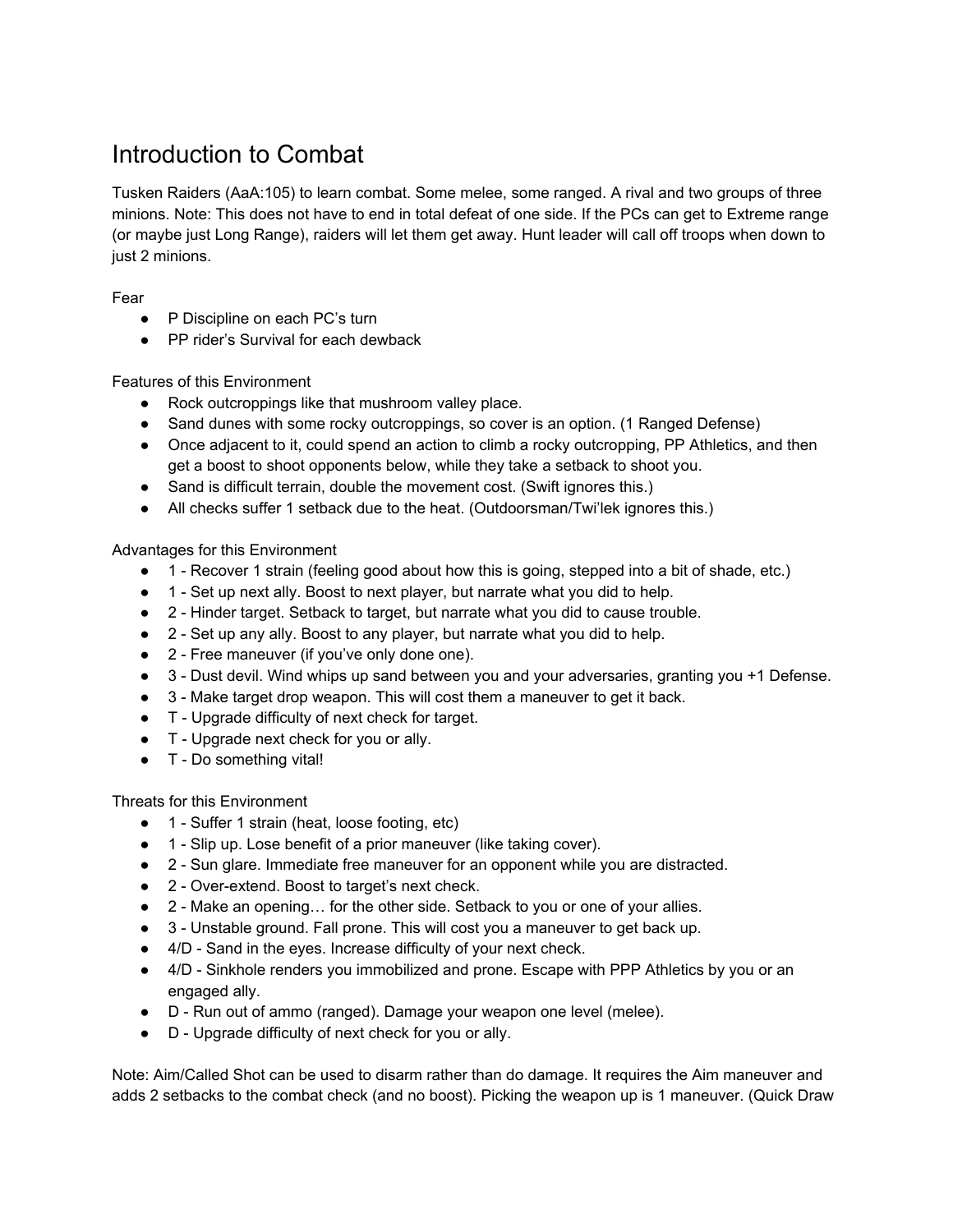does not apply.) If in melee, could spend 1 maneuver to kick the weapon away, such that the opponent would need 2 maneuvers to get it back.

Tusken Raider Hunt Leader Rival (on Bantha)

| <b>Brawn</b>                                              | 3 | Melee 3, Resilience 2    |                              |  |  |
|-----------------------------------------------------------|---|--------------------------|------------------------------|--|--|
| Agil                                                      | 3 | Ranged Heavy 2           |                              |  |  |
| Int                                                       | 2 |                          |                              |  |  |
| Cun                                                       | 2 | Perception 1, Survival 3 |                              |  |  |
| Will                                                      | 1 | Vigilance 1              |                              |  |  |
| <b>Pres</b>                                               | 2 | Cool 1                   |                              |  |  |
| Soak: 3                                                   |   | Wound Thresh: 12         | $M/R$ Def: 1 (with gaffi) /0 |  |  |
| Adversary 1                                               |   |                          |                              |  |  |
| Feral Strength 1                                          |   |                          |                              |  |  |
| Outdoorsman 1                                             |   |                          |                              |  |  |
| Gaffi sticks (M) 5+1/3, Engaged, Defensive 1, Disorient 3 |   |                          |                              |  |  |
| Slugthrower rifle (RH) 7/5, Medium, Cumbersome 2          |   |                          |                              |  |  |
|                                                           |   |                          |                              |  |  |

Tusken Raider Minion Group (Size 3)

Brawn 3 Melee Agil 2 Ranged Heavy  $Int \t 2$ Cun 2 Perception, Survival Will 1 Pres 1 Soak: 3 Wound Thresh: 5 M/R Def: 1/0 Gaffi sticks (M) 5/3, Engaged, Defensive 1, Disorient 3

Bantha (AaA:112)

- Silhouette: 2
- Speed: 1
- Handling: -1 (1 setback)
- Trained Mount 1 (1 boost)
- Encumbrance: 30
- Soak: 10; Wound Thresh: 26, M/R Def: 0/0
- Horns (B) 10/5, Engaged, Disorient 10

End of first half. Award XP (10) and let them spend it to improve their character a bit.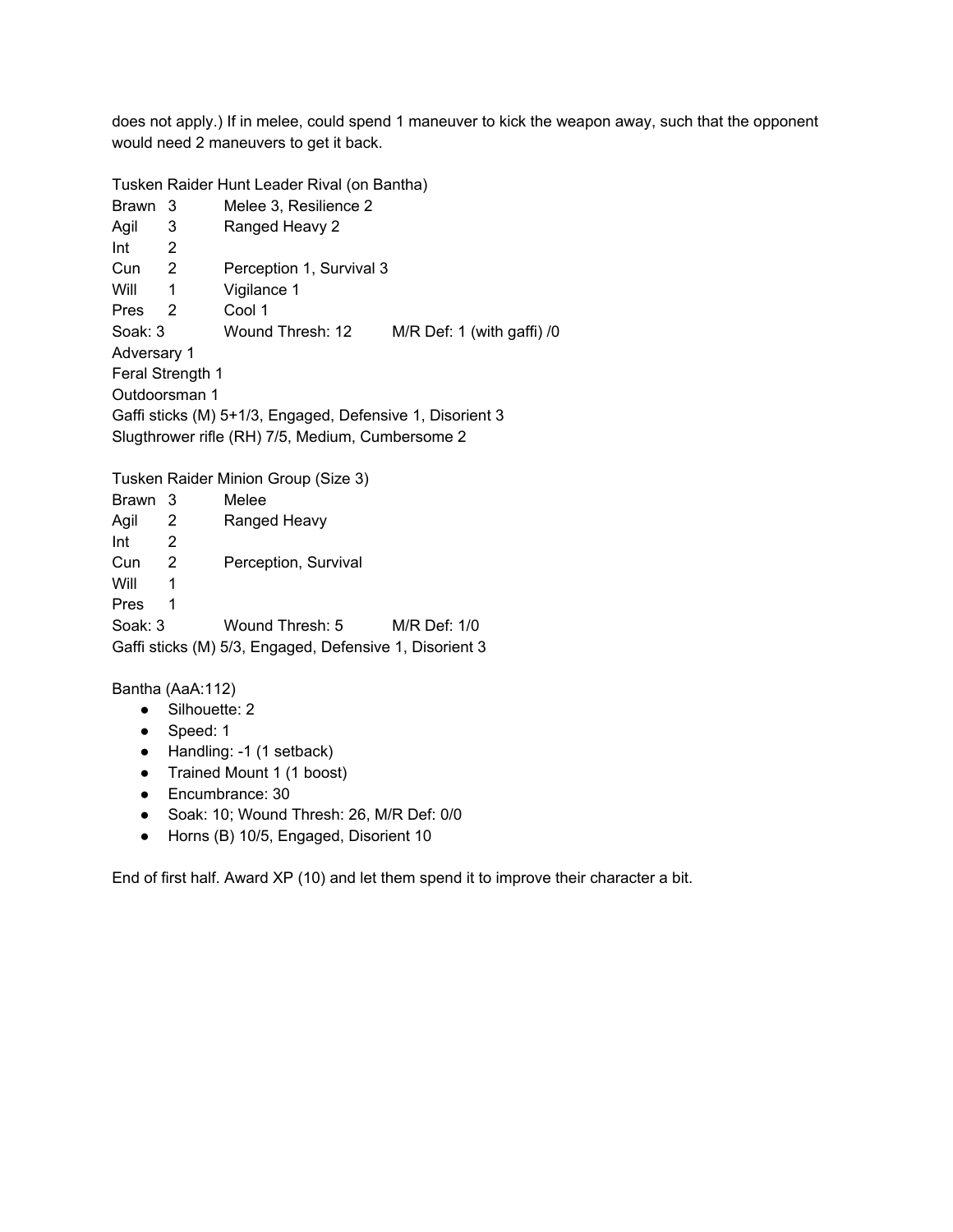# Encounter 3: CSI

## Investigate Crash Site

Survival vs Stealth for Rebel tracks Survival P for sandcrawler tracks Outer Rim to ID tracks as Jawa sandcrawler Vigilance to stumble across TIE remains Perception for finding wreckage Mechanics to assess wreckage

- Some missing ship pieces were removed mechanically post-crash
- Some missing ship pieces were shot off
- Pilot seat and windscreen are gone, evidence of ejection

Gunnery to recognize scorch marks on wreckage as coming from TIE weaponry Perception for searching wreckage, but won't find suitcase.

## Socially Engage Pilot

the Bothan female Shia Sunfell.

Pick one PC to be the lead, and the rest will support. Each round, one roll for each side, modified by help from other PCs. Compromise after passing half strain.

- Coercion vs Discipline
- Deception vs Vigilance
- Charm vs Cool
- Leadership vs Discipline
- Negotiation vs Negotiation

She is injured, so Medicine check could smooth things over a bit if they treat her. TODO: choose crits to go with her limp and her burns.

Find evidence of sandcrawler tracks nearby. Also, tracks of a limping person (the pilot). Clues indicate Jawas got there first. Track Jawas or pilot (or both). Social combat from Genesys with the pilot to overcome their suspicion. Can learn that they are a Rebel operative.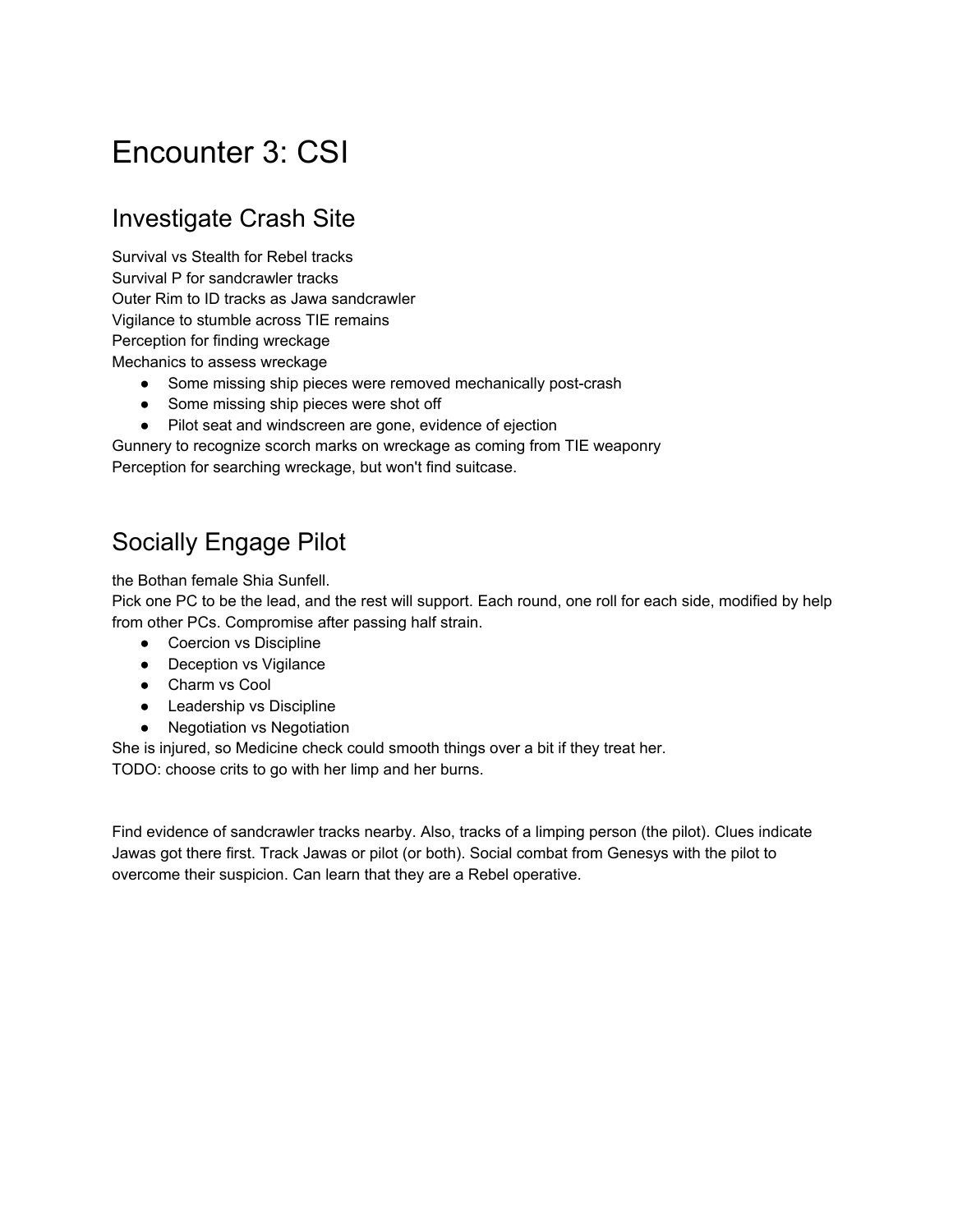# Encounter 4: Deal or No Deal

Get the suitcase

- Negotiate with Jawas for the macguffin (social combat to get lead Jawa to half-strain) ○ Could offer the landspeeder or services of some kind.
- Or try to sneak on the sandcrawler to steal it.
- Combat is a possible solution, but there are many Jawas and they are on their home ground.

Locate the item in the mess that is the sandcrawler. If the PCs win the social combat, they still need to find the item.

Decide what to do with the suitcase

• Once they have the macguffin, decide what to do with it. Help the pilot deliver it to the proper recipient? Or hand it over to Teemo? Or give it to the Imperials, and turn over the Rebel?

Sandcrawler labeled cutaway

Jawas AaA:92

Jawa Leader Rival

| Brawn 1                                                                    |                         |                                         |  |  |  |
|----------------------------------------------------------------------------|-------------------------|-----------------------------------------|--|--|--|
| Agil                                                                       | 3                       | Ranged Light 1                          |  |  |  |
| Int                                                                        | 3                       | Mechanics 2                             |  |  |  |
| Cun                                                                        | 3                       | Perception 2, Skulduggery 1, Survival 1 |  |  |  |
| $\overline{\phantom{0}}^2$<br>Will                                         |                         | Vigilance 1                             |  |  |  |
| Pres <sub>2</sub>                                                          |                         | Leadership 1, Negotiation 2             |  |  |  |
| Soak: 2                                                                    |                         | Wound Thresh: 12<br>$M/R$ Def: $0/0$    |  |  |  |
| Adversary 1                                                                |                         |                                         |  |  |  |
| Hydrospanner (M) 1+1/4, Engaged, Inaccurate 1                              |                         |                                         |  |  |  |
| Ionization blaster (RL) 10/5, Short, Disorient 5, Stun Damage [droid only] |                         |                                         |  |  |  |
|                                                                            |                         |                                         |  |  |  |
| Jawa Minion Group (Size 3)                                                 |                         |                                         |  |  |  |
| Brawn                                                                      | - 1                     |                                         |  |  |  |
| Agil                                                                       | $\overline{\mathbf{3}}$ | Ranged Light                            |  |  |  |
| $\overline{\phantom{0}}^2$<br>Int                                          |                         | Mechanics                               |  |  |  |
| Cun                                                                        | 3                       | Perception, Skulduggery, Survival       |  |  |  |
| Will                                                                       | 1                       |                                         |  |  |  |
| Pres                                                                       | 2                       |                                         |  |  |  |
| Soak: 2                                                                    |                         | Wound Thresh: 5<br>$M/R$ Def: $0/0$     |  |  |  |

Hydrospanner (M) 1+1/4, Engaged, Inaccurate 1

Ionization blaster (RL) 10/5, Short, Disorient 5, Stun Damage [droid only]

A variety of things could go wrong in the sandcrawler, based on the list of possible threats below. These could work for combat or for trying to find the suitcase with permission.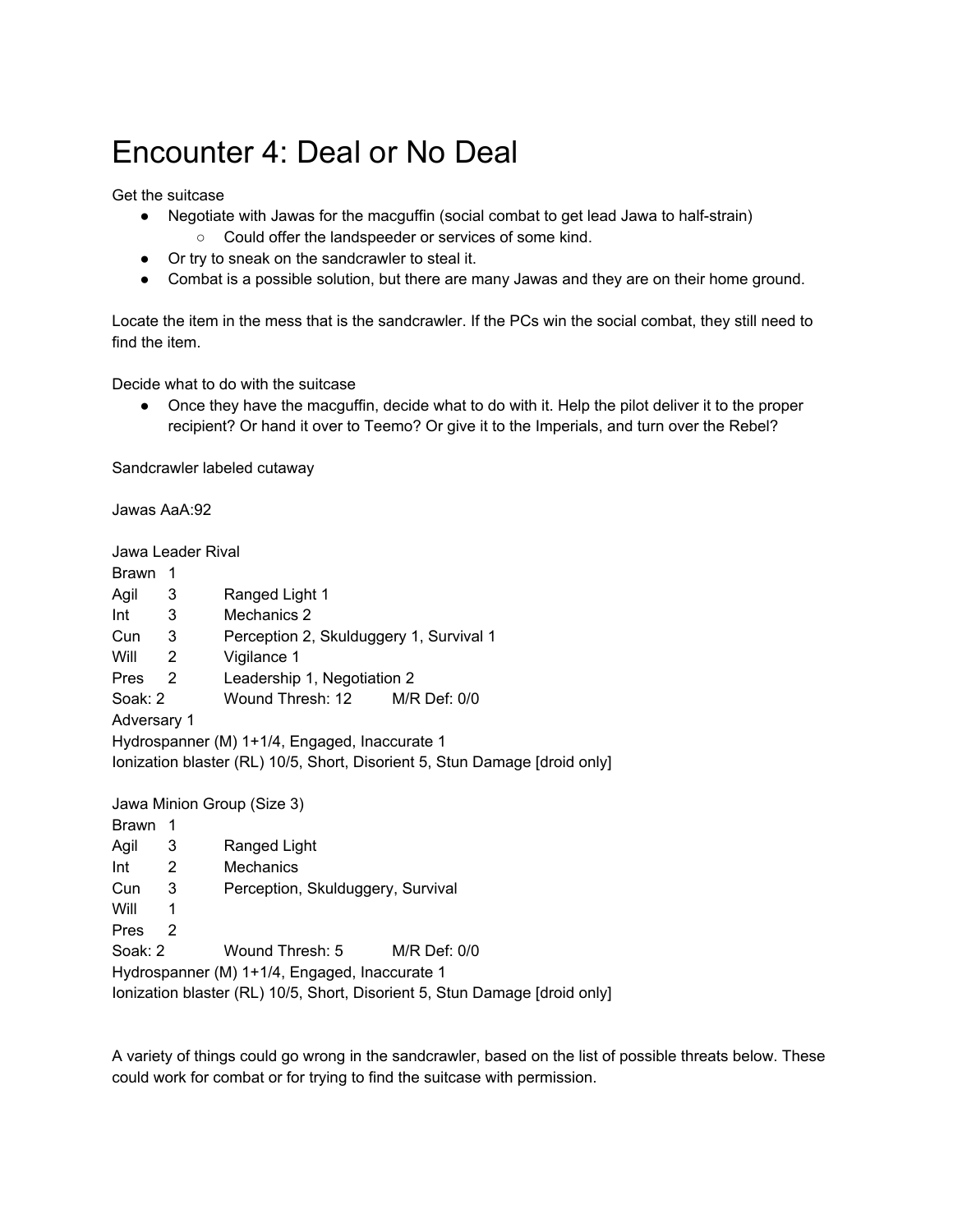Sections of the sandcrawler have low ceilings and are cramped. There's also a smelter that could be dangerous and molten metal could get loose. Magnetic suction tubes are part of the vehicle.

- An exhaust vent belches out a plume of smoke. Affected characters must make an Average (PP) Resilience check to avoid any ill effects. Any generated threat deals equivalent Strain to the character from smoke inhalation. Failure adds a Setback die to the character's next check.
- Collapsing floor/walking surface: fall through the surface you're on or maybe it just swings loose. Hard (PPP) Coordination check to grab something or else take falling damage based on a short fall, modified by results of an Average Athletics/Coordination check when you hit the ground. (10 Wound - successes - soak, 10 strain - advantages).
- A previously secured catwalk suddenly breaks free of its cables and swings across the space. Affected characters must make an upgraded Hard (RPP) Athletics or Coordination check to avoid getting hit by it. Failure with Advantage means they are hit and suffer 5 wounds, but they catch onto the gantry. Failure with Despair means a Critical Injury. Failure with Threats means they are not only struck by the catwalk, but they are knocked from their feet. If it makes sense for the narrative, they can suffer a Short range fall with Setback dice on the Coordination check for every two Threats. (Reduce fall damage with Athletics/Coordination PP.)
- Oil patch. Moving through this area now counts as difficult terrain (double maneuver). Hard (PPP) Coordination check or physical actions taken here add a Setback die to the skill check and cost two strain.
- Reflected shot. A ricochet comes at the character. Suffer two strain or fall prone.
- Fall into/near melted ore waterfall. At start of turn, suffer 10 wound. Natural soak applies, but armor-related soak only applies for the first round of exposure.
- Steam-heating array. Get blast of hot steam. Resilience PPP. Wounds: 4+failures.
- Back up into/trigger a drill grinder.
- Back up into/trigger a laser cutter. Coordination PPP to avoid it. Wounds: 7+failures.
- Trigger an ore crusher. Athletics PPPP to stop it coming down or Coordination PPP to leap out in time.
- Transfer crane/Salvage crane/Magnet crane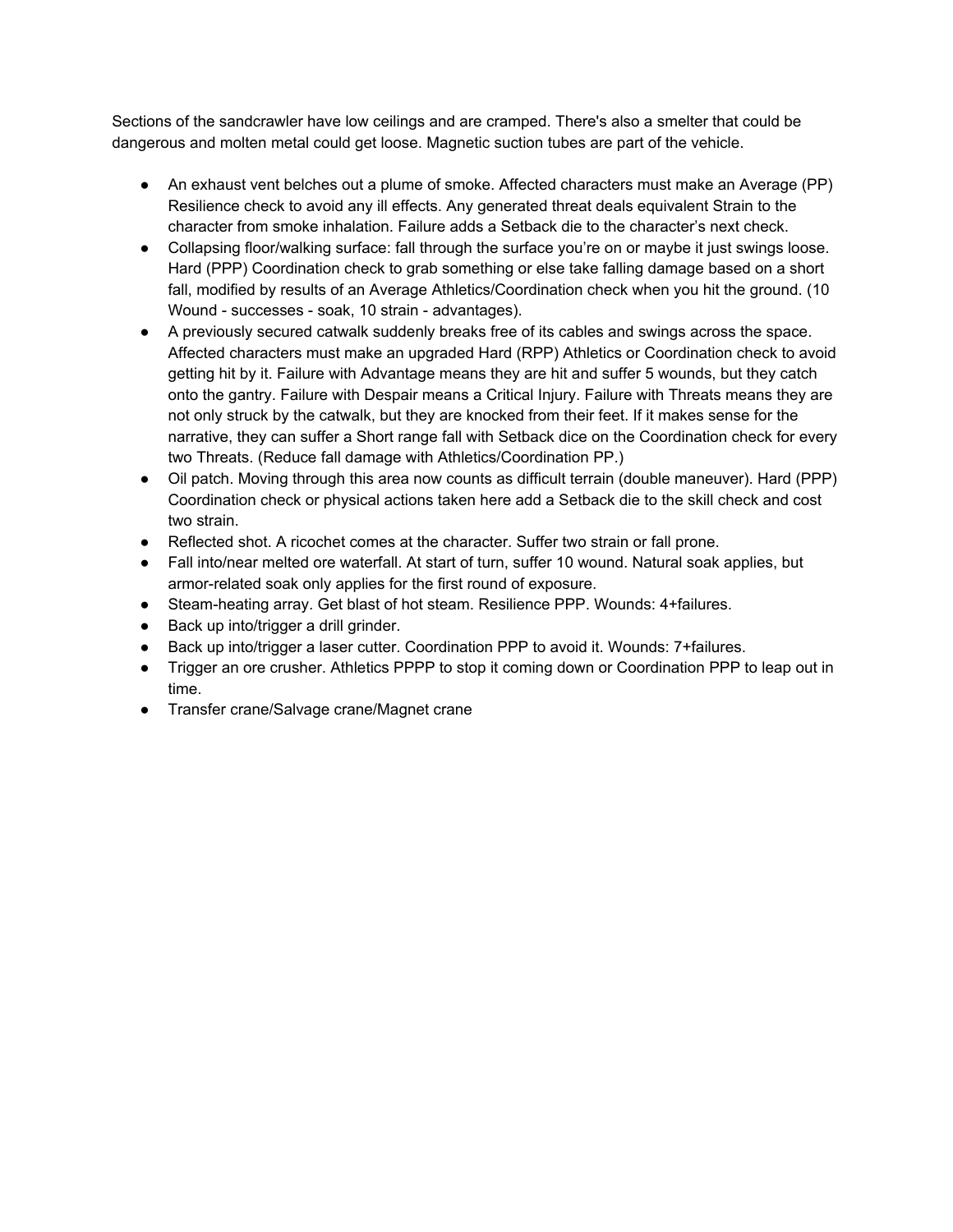# **Characters**

**Characters** Explorer/Scout Colonist/Doctor Smuggler/Scoundrel Technician/Mechanic Hired Gun/Mercenary Soldier

One of these is Force Sensitive (20 XP + 10 XP Sense + 5 Uncanny Reactions) Droid, Human, Twi'lek, Rodian, Wookiee

All have obligation to Teemo.

All have a bond to another character.

All have a motivation pertinent to the adventure. (Use the four motivations from Genesys.) One should have something that will incline them towards working with the Jawas. One could be sympathetic to the rebellion. Another might crave order.

Starting level characters with basic gear and few credits. Only 15 obligation each. 5 to Teemo and 10 to something unique.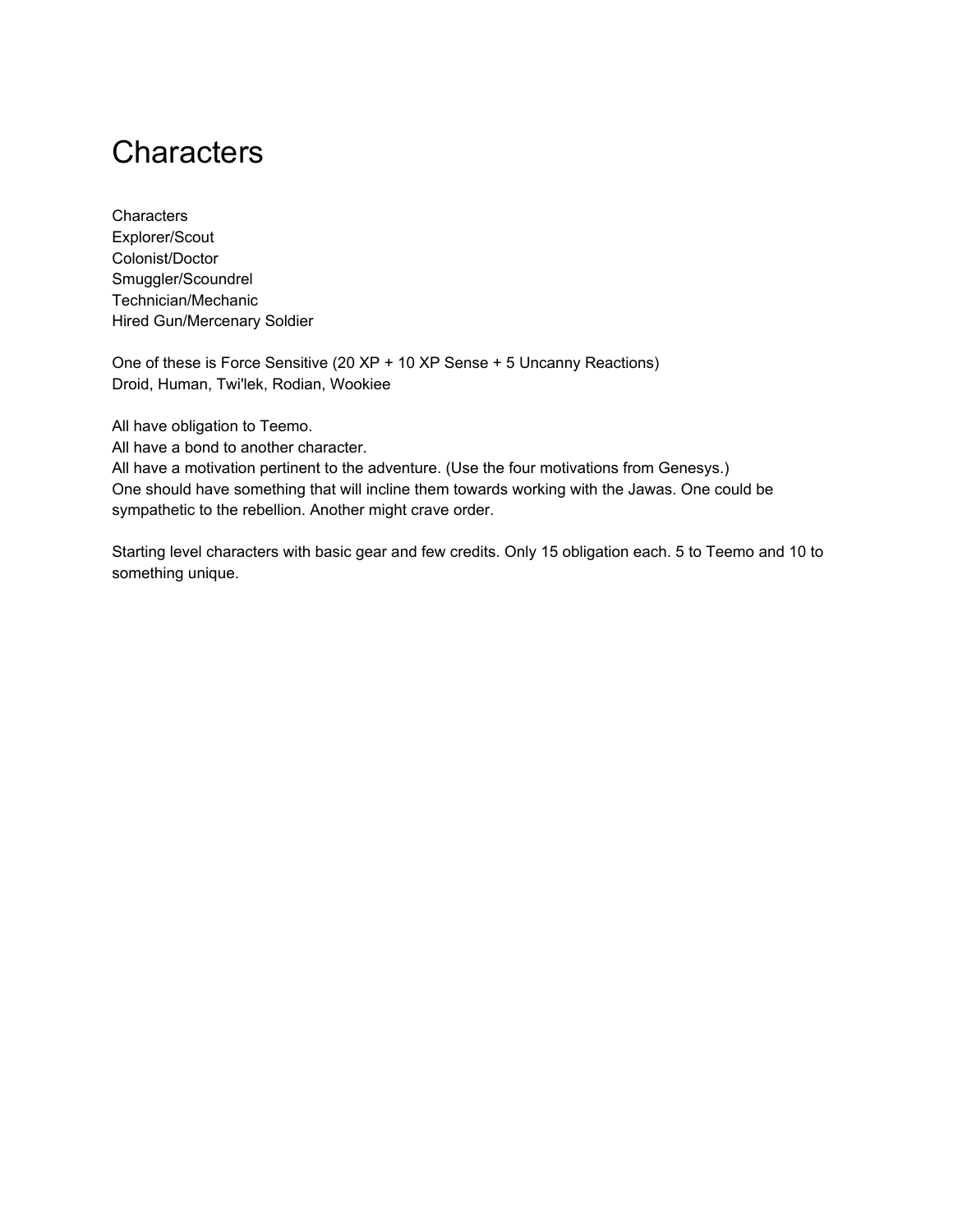## Veero Chattza

Veero is a Rodian Explorer/Scout. Desire: Belonging (wants to be liked, seeks community) Fear: Isolation (does not want to die alone… hence the pet) Strength: Witty (always ready with the right joke or the perfect insult) Flaw: Anger (quick to resort to physical force to solve problems—the Rodian way) Obligation: Responsibility (taking care of pet bogwing) Freyyua doesn't understand animals, so I will teach them. Bril doesn't understand my culture, and I will explain it to them.

Backstory: Veero is from Rodia, where there is a keen focus on hunting. However, on the first time out, the solitude of the hunt really got to Veero, who ended up befriending a little bogwing instead of killing it, just for the company. That bogwing has been with Veero ever since. Originally from a jungle planet, Veero came to Tatooine to explore a new environment and ended up working for Teemo the Hutt supporting smuggling jobs. That is how Veero knows the astromech scoundrel Remi and the human mercenary Anami. Veero is always trying to make friends, relying of a keen wit to keep people entertained. Some of Teemo's other workers don't seem to like Veero much, but Veero is working to change that. The Wookiee mechanic Freyyua seems put off by the bogwing, but if Freyyua just knew more about animals, they could be good friends. The Twi'lek doctor Bril has patched up Veero a number of times and seems to disapprove of Veero's use of physical force to solve problems. That is just because Bril doesn't understand what it means to be Rodian. Rodian culture is focused on hunting, and the world has a long history of violence. Veero needs to explain this, if they are ever to truly be friends.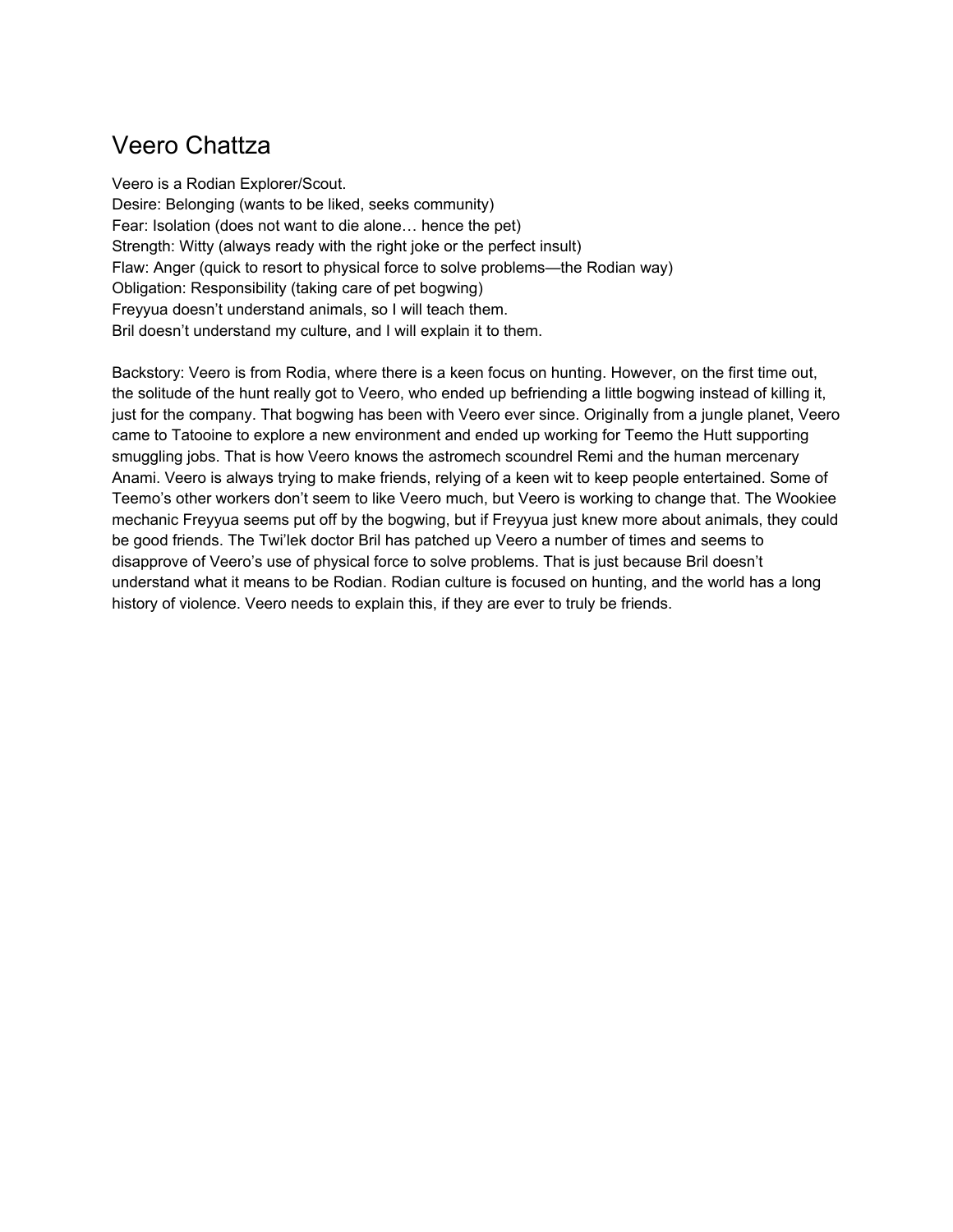## Bril Feen

Bril is a Twi'lek Colonist/Doctor. Desire: Money (wants to overcome poor background) Fear: Nemesis (former owner, the Vicomte de Regalay) Strength: Patient (knows the power of being calm and waiting for the right opportunity, and only then acting swiftly and decisively) Flaw: Reckless (little regard for how their actions affect others) Obligation: Favor (Manza Yoppers got Bril out of slavery and into med school) R3-M1 may be a droid, but they are better than most organics I know. Freyyua doesn't trust me, and this needs to change.

Backstory: Bril was born on Ryloth, and like many lower caste Twi'leks, personally experienced the degradation of slavery as a child. Only through the intervention of a doctor on the staff of Bril's owner, the Vicomte de Regalay, was Bril able to escape from that life. Manza Yoppers saw potential in Bril and helped Bril not only get away from the estate but also attend medical school. Initially, Bril thought this career would bring all the money needed to become a member of the upper crust. However, to keep out of de Regalay's clutches, Bril has had to leave Ryloth. Bril could only make it as far as nearby Tatooine, another dry desert. Unfortunately payment there is often in kind, rather than in credits. Most recently, Bril has been in Mos Shuuta, treating the injuries of the slagworkers and Teemo the Hutt's gladiators. Teemo seems to own everything in this town, and though not actually a slave, Bril finds that freedom of choice is a mere illusion while under the Hutt's thumb. Seeking to get out, Bril has looked for allies among those indebted to Teemo. A spunky droid named Remi has potential for working up a plan and hangs out with a human mercenary named Amani and a Rodian scout named Veero. The latter seems to always be getting into fights. If they are going to get off this world in a functional ship, though, they will need the help of a mechanic. Bril has tried to approach Freyyua, who maintains Teemo's ships, but the Wookiee so far seems suspicious of Bril's motives. Fortunately, Bril can be patient. The best things come to those who wait… and then seize the opportunity when it arises, no matter the cost.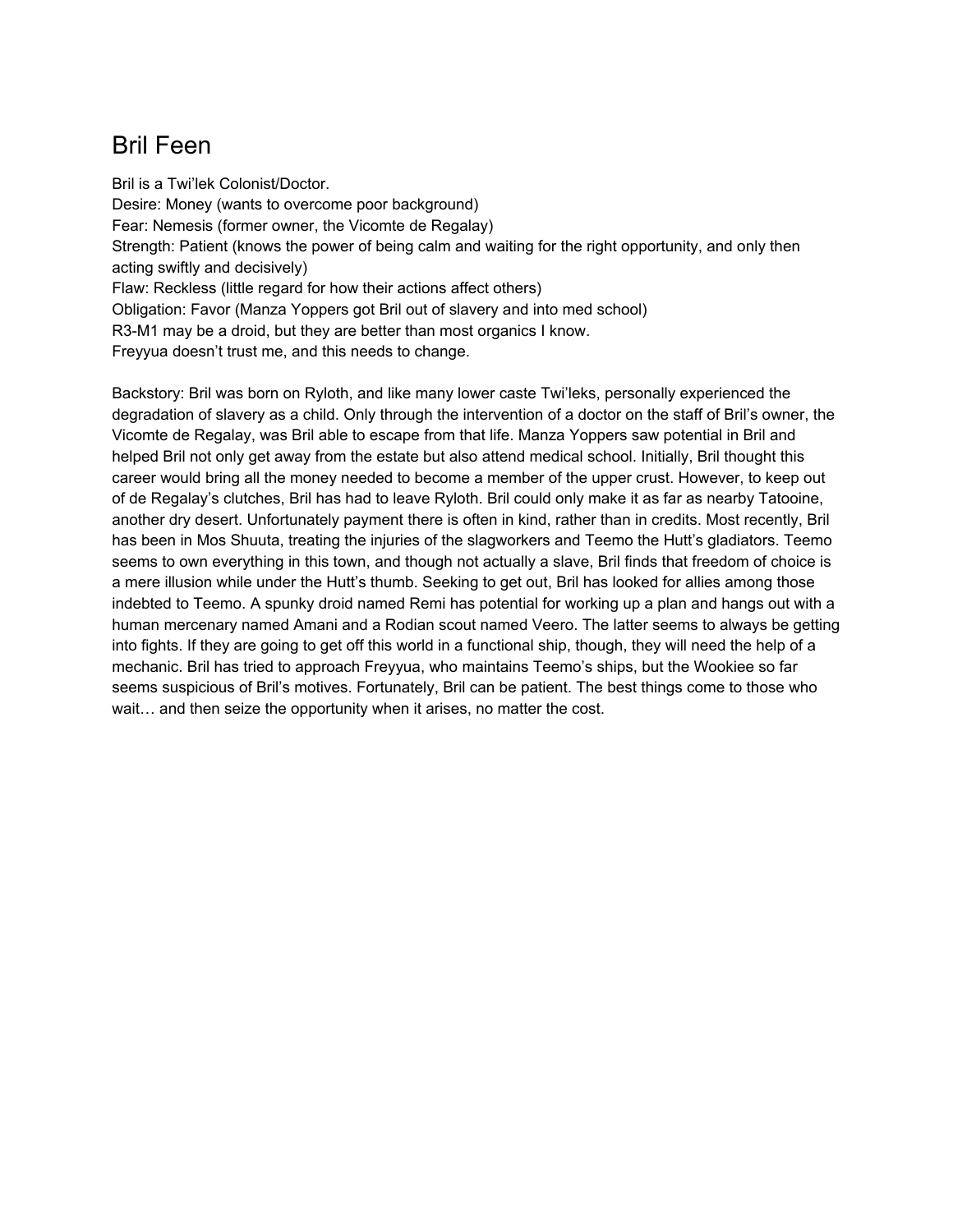## R3-M1

R3-M1 (Remi) is an Astromech Droid Smuggler/Scoundrel. Desire: Knowledge (of all star systems) Fear: Poverty (wealth brings the security needed to remain an independent droid) Strength: Adaptable (always rise to a challenge, remains flexible no matter what life brings) Flaw: Compulsion (obsessed with acquiring astrogation information) Obligation: Addiction (astrogation chart collector/junkie) Anami was once my rival, but we reconciled. Veero helped me make some contacts, so I owe them.

Backstory: R3-M1, known as Remi, has been around for a long time. Originally an astromech droid during the Clone Wars, Remi later served the same function aboard a number of ships, many run by smugglers. The last organic crew Remi served all died when their ship suffered severe damage on a re-entry from hyperspace that dropped them into an asteroid field. The ship itself had been poorly maintained and was ill-outfitted for repairs. Remi was left alone and unmaintained for the years it took to painstakingly fix the ship enough to get back to civilization on the slow back-up hyperdrive. All those years without a memory wipe left Remi with quirks and personality aplenty, as well as an almost pathological obsession with accurate astrogation information. It has been hard for Remi to operate as an independent sentient, given the general assumption of most people that droids are just tools. When Remi did find a job, it pitted the droid against a rival smuggling gang that included a human mercenary named Anami. That whole affair did not turn out well, and only Remi and Anami made it out of the Imperial sting that caught up the others. Anami seemed to take a liking to Remi, and they hid out together on Tatooine. There, they met the Rodian Veero, who provided some useful job contacts. It has brought in credits, but unfortunately, the smuggling jobs were for Teemo the Hutt, a crime lord that Remi dislikes because of the opulent wastefulness of the Mos Shuuta palace. But Teemo owns ships, and Remi does not… yet.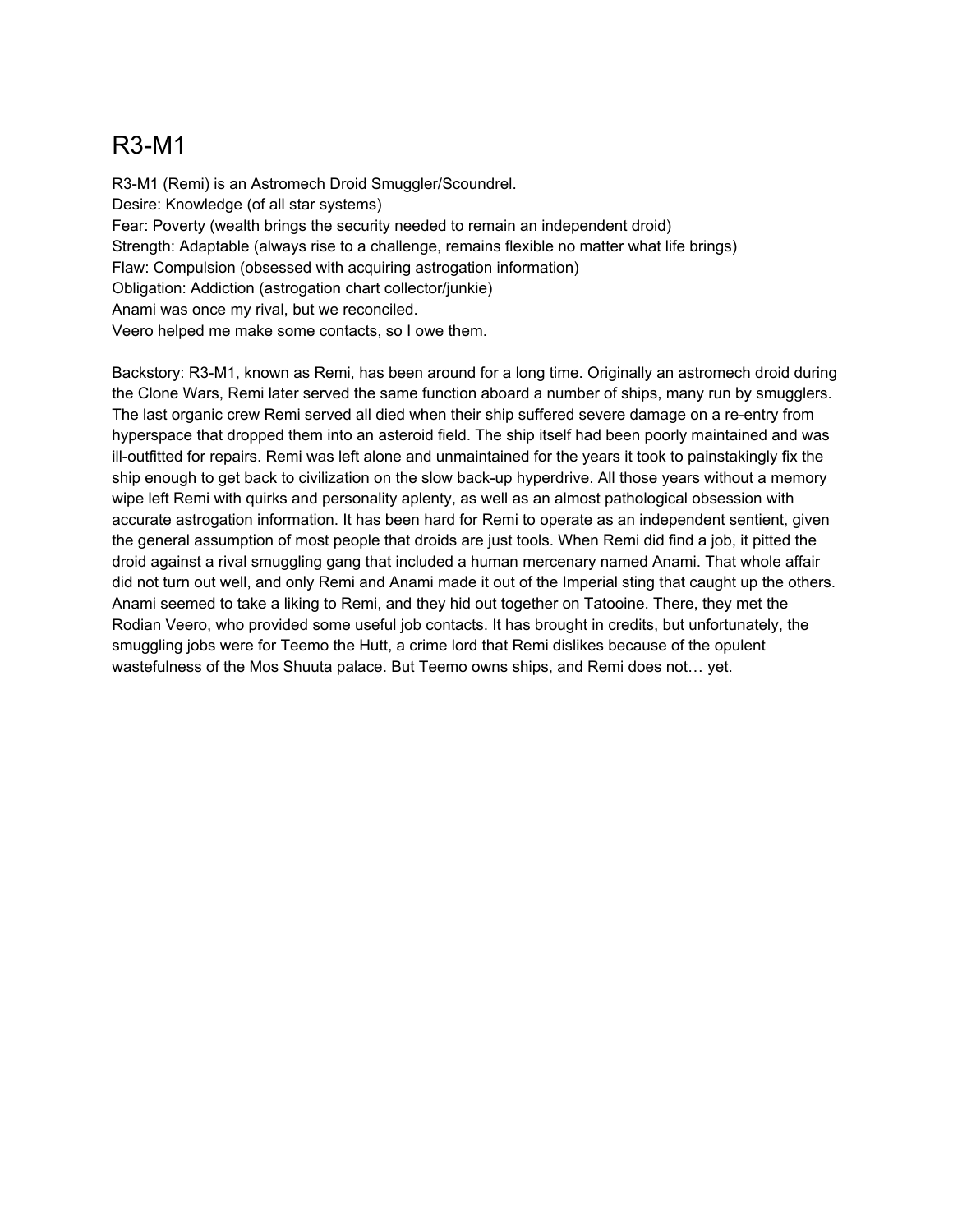## Freyyua

Freyyua is a Wookiee Technician/Mechanic Desire: Expertise (become best mechanic possible) Fear: Obscurity (wants expertise to be wide-known) Strength: Independent (when all else fails, can count on self) Flaw: Timid (does not want to be viewed as the "typical" raging Wookiee) Obligation: Duty-bound (Tatooine Technicians Local #9939 Union) Veero left me in a pinch, and they owe me. Anami respects technology, so I will respect them.

Background: Freyyua is quite old and has always managed to get by, even as friends and allies have come and gone over the years. The galaxy has changed a lot over that time, but a good mechanic is always needed. For the past ten years, Freyyua has been working in the garage of Teemo the Hutt as a licensed mechanic with the local union. Freyyua seeks to master all technical challenges and is wasting away in this sandy hanger, worried that this dead-end job will lead nowhere. Understanding the importance of well-maintained tech, the human mercenary Anami makes a good sounding board for these concerns. Recently, the Twi'lek doctor Bril has approached Freyyua about getting out from under Teemo, but such talk makes Freyyua nervous. Keeping your head down is the best way to get by in this crazy galaxy, and such thinking has kept Freyyua alive for hundreds of years. Last time Freyyua trusted someone in a risky matter, the Rodian explorer Veero, Freyyua ended up almost being trampled by a bantha. One must be careful when deciding to make a move.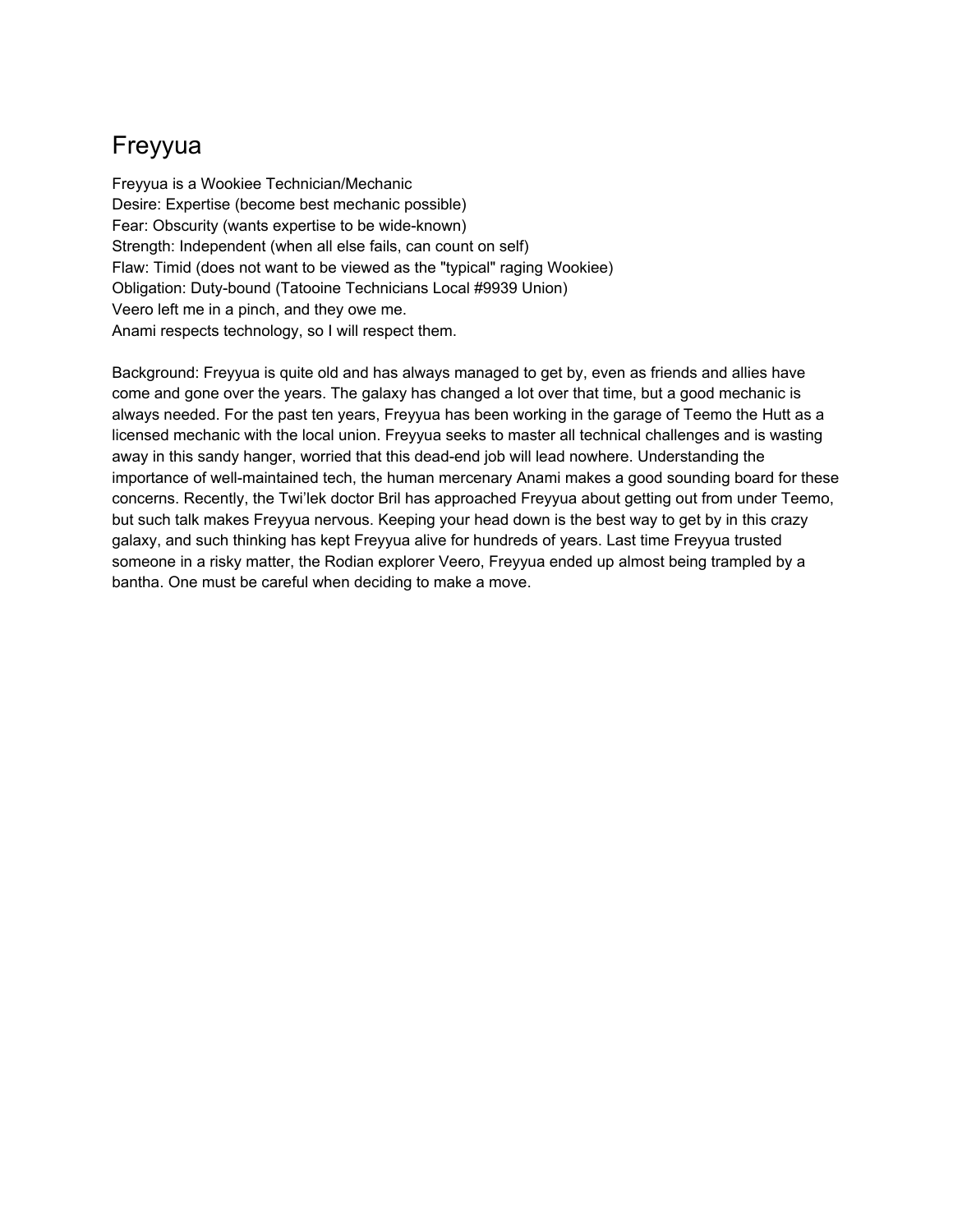## Anami Grandan

Anami is a Force Sensitive human Hired Gun/Mercenary Soldier. Desire: Justice (righting the wrongs of the galaxy) Fear: Death (you only get one chance) Strength: Spiritual (the Force binds us all) Flaw: Pride (I know I am special) Obligation: Bounty (Force-user) Bril has been through hardships that would break me. They can stand against the darkness I see looming over the galaxy. R3-M1 does not understand organics, so I will teach them.

Background: Anami is originally from Ord Mantell and did cage fights in bars when younger, then joined a smuggling ring based out of that planet. Although the group did many types of jobs, getting resources past the Imperials was Anami's favorite kind, as it allowed a chance to help out people who were dealing with unjust embargoes. On one of these jobs, Anami's crew was competing with another to deliver the goods, and the Empire lay an ambush for them. Only Anami and an astromech droid from the other crew, called Remi, escaped. They fled to Tatooine, as Anami keenly felt the need to lay low. Anami perceives things differently from many others, tapping into a universal power called the Force that heightens awareness and gives Anami insight into the feelings of other people. This makes Anami a target, as such powers are illegal in the Empire. Lately, Anami has been doing jobs for Teemo the Hutt as a way to just get by, but it is not very satisfying. It does give Anami the opportunity to help Remi understand people better, as there are many interesting sorts in Teemo's employ. Particularly of interest to Anami is the Twi'lek doctor Bril, who has had a rough life but remains so resilient. Anami finds this admirable. Although unable to afford any vibro weaponry currently, Anami hopes to acquire some eventually, and often talks with the Wookiee mechanic Freyyua about their specifications and the maintenance they would require.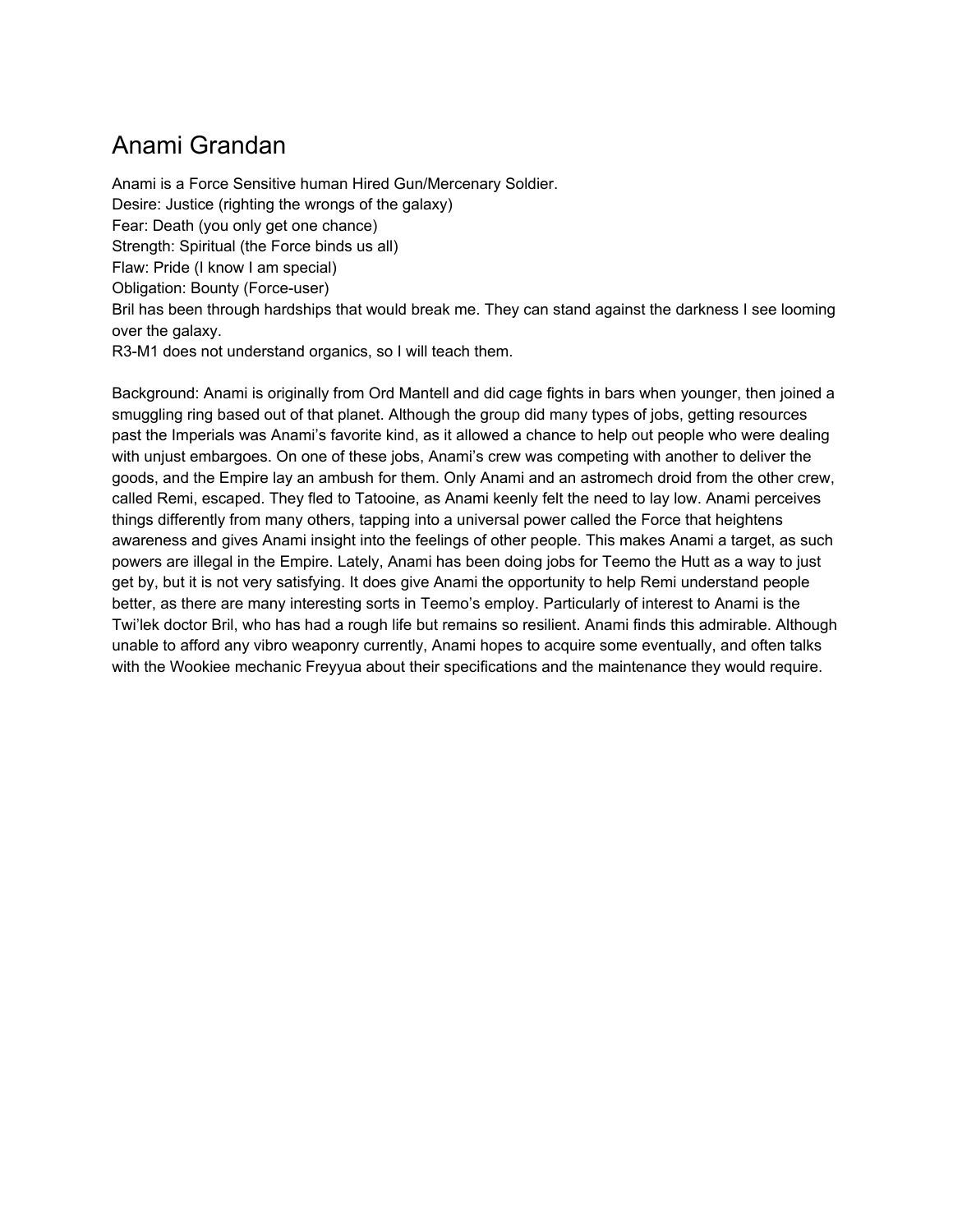# Play-throughs

## Attempt 1

#### R3-M1, Veero, Freyyua, Anami

4 players over Roll20 (split across two 3-hour sessions), all experienced with tabletop roleplaying games None had played FFG SWRPG. One had played a one-shot using Genesys. 5.5 hours in all

### Mos Shuuta

They were allowed to go to five places. When they inquired about why there was a time limit for heading out, I pointed out that the elements or desert dwellers might ruin their chance of finding the crash, even if no one else from town was searching for it. And they should try to get going before the heat of the day got too bad.

#### **Streets**

Everyone ran around town pulling down the remaining job ads. Success with advantage meant that of the ten bulletin boards in town, the six they hadn't already pulled the ad off of still had posters, and they pulled all those down. Thus, they are the only ones with the ads, and no one else will see the ads. (Streetwise PP)

#### **Warehouse**

Remi and Freyyua went to the warehouse to speak with the gruff Sergeant Millin. They asked about the payout, and he said 500 per worker, so that was just the two of them, right? Remi claimed they had a group of six, and Freyyua backed this up listing all the different components of the job, implying that many people would be needed to see to it all. Success with advantage meant he agreed to a total payout and gave them 100 credits as an advance to smooth the way. (Deception RP)

Notes: Millin was gruff and talked down to them, especially that a droid would be at all useful trundling across the desert. And Millin himself sure as heck wouldn't want to go out there. They got the impression he is not happy with his backwater posting.

#### **Cantina**

Veero and Anami considered going to Starport Control but decided instead to go to the cantina. They bought 10 credits of drinks which got them a boost die on their interaction with Vik, the bartender. Since it was morning, the cantina wasn't too busy. Shii'La, the singer/dancer, was at the bar having a bowl of porridge, and a few moisture farmers were at a table having breakfast. The players only interacted with Vik, though. Success meant he told them that he heard Teemo was also interested in whatever was on that ship. (Underworld PP)

Notes: Vik had a pretty bad Russian/Eastern European accent, but was congenial enough with these cantina regulars.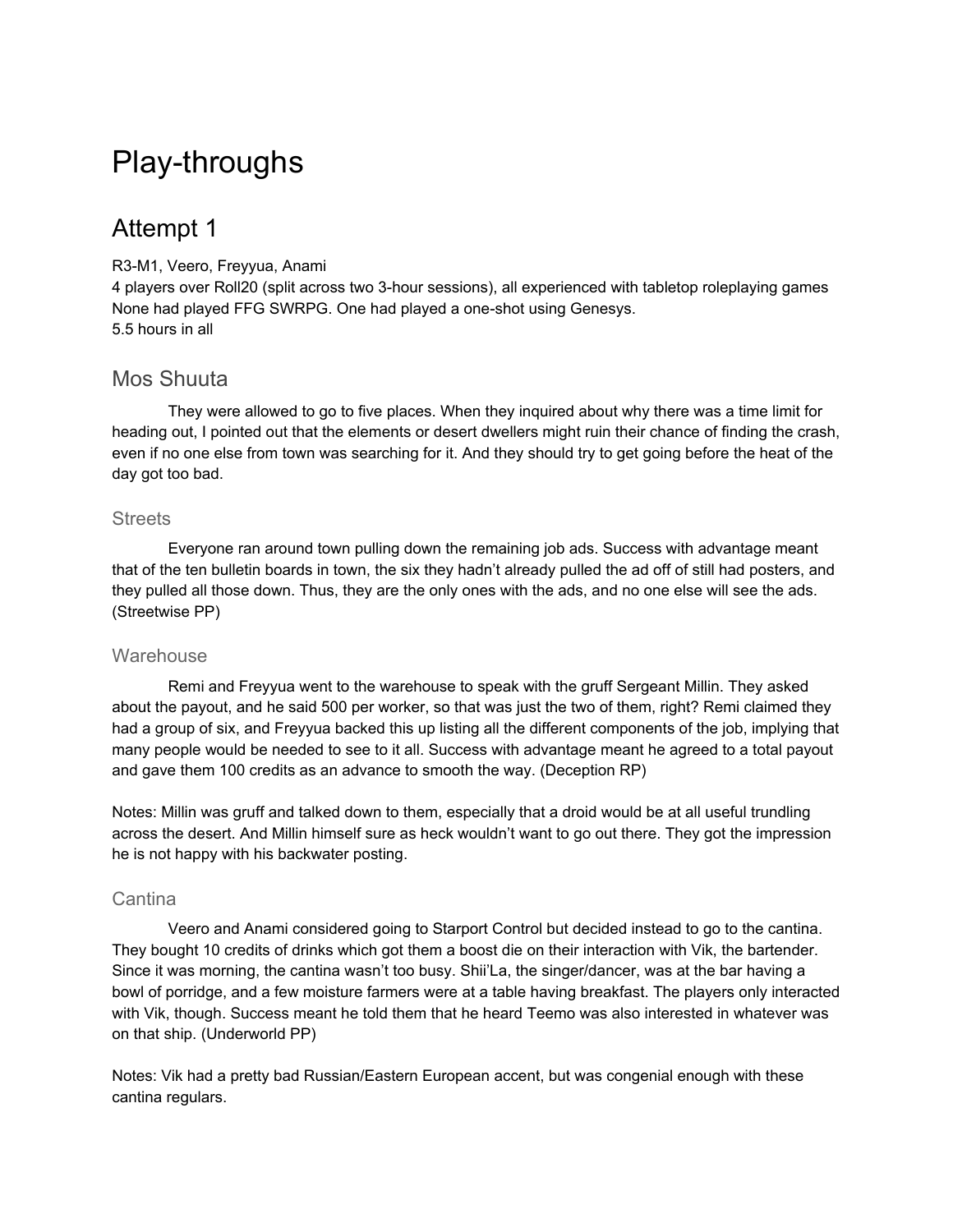#### Junk Shop

Freyyua, with Remi's help, negotiated with Vorn for the junked out old landspeeder. Success and advantage got the price down from 100 to 95, and the R5 unit snuck a hydrospanner to Freyyua, saying, "You'll need this." They gave Vorn the impression that they were going to melt it down for scrap. Anami found a bunch of severely damaged vibro-weapons, but was not willing to fork over any cash for them. She put one on layaway, intending to buy it later with proceeds from the job and have Freyyua fix it up. (Negotiate PP)

Freyyua fixed up the landspeeder so that it could be serviceable for the day. Success with lots of advantages, a Triumph, and a Despair. I gave a list of choices for augmentations, and let them choose two. The options: Another bank of seats, so that they could fit all four PCs and still have the trunk to be able to transport extra encumbrance (otherwise, two PCs were filling up the trunk); a good stabilizer, to remove the handling penalty; a scanner attachment (either life signs or metal). They chose the stabilizer and the metal detector. (Mechanics PPP)

Notes: When they entered the shop, Vorn was berating his restraining-bolted R5 unit, telling it to put things on the top shelf where they belong, isn't that why you have rocket boosters?! The poorly maintained R5 unit tried to take off, but could only get a few inches off the ground. It grumbled and then stuffed the parts on the bottom shelf.

#### Offworld Traders

Veero stopped in this store hoping there might be some medical supplies. Bengara tried to get him to buy a carpet, but ultimately settled for discussing some medical equipment that had come in on a recent delivery. Success and advantage got a free synthskin thrown in with the purchase of two stim shots. (Negotiate RP)

Notes: French accent for the Twi'lek. Shop has lots of luxury goods, things that make you wonder who in town could possibly be his customers… and then you remember what Teemo's palace looks like.

### **Wilderness**

#### **Travel**

Veero - Pilot Planetary R Success with threat caused strain to landspeeder. This had a Triumph, so I let them notice something half-buried in the sand, which they stopped to investigate. Freyyua - Mechanics P Fixed up the landspeeder's strain. Remi and Anami - Perception PP Remi succeeded, Anami failed. This meant that Remi would use Cool when the ambush happened.

Everyone rolled Resilience. Anami got rid of the heat penalty entirely, but everyone else ended up with the Heat Exhaustion crit. The group Survival check to locate the crash site was successful with Triumph, so they'll get to the crash site quickly and meet the Rebel there.

They stopped the landspeeder to investigate something, which turned out to be the wing of a TIE fighter, half-buried in the sand. Veero examined it and since there was no scoring from the wind and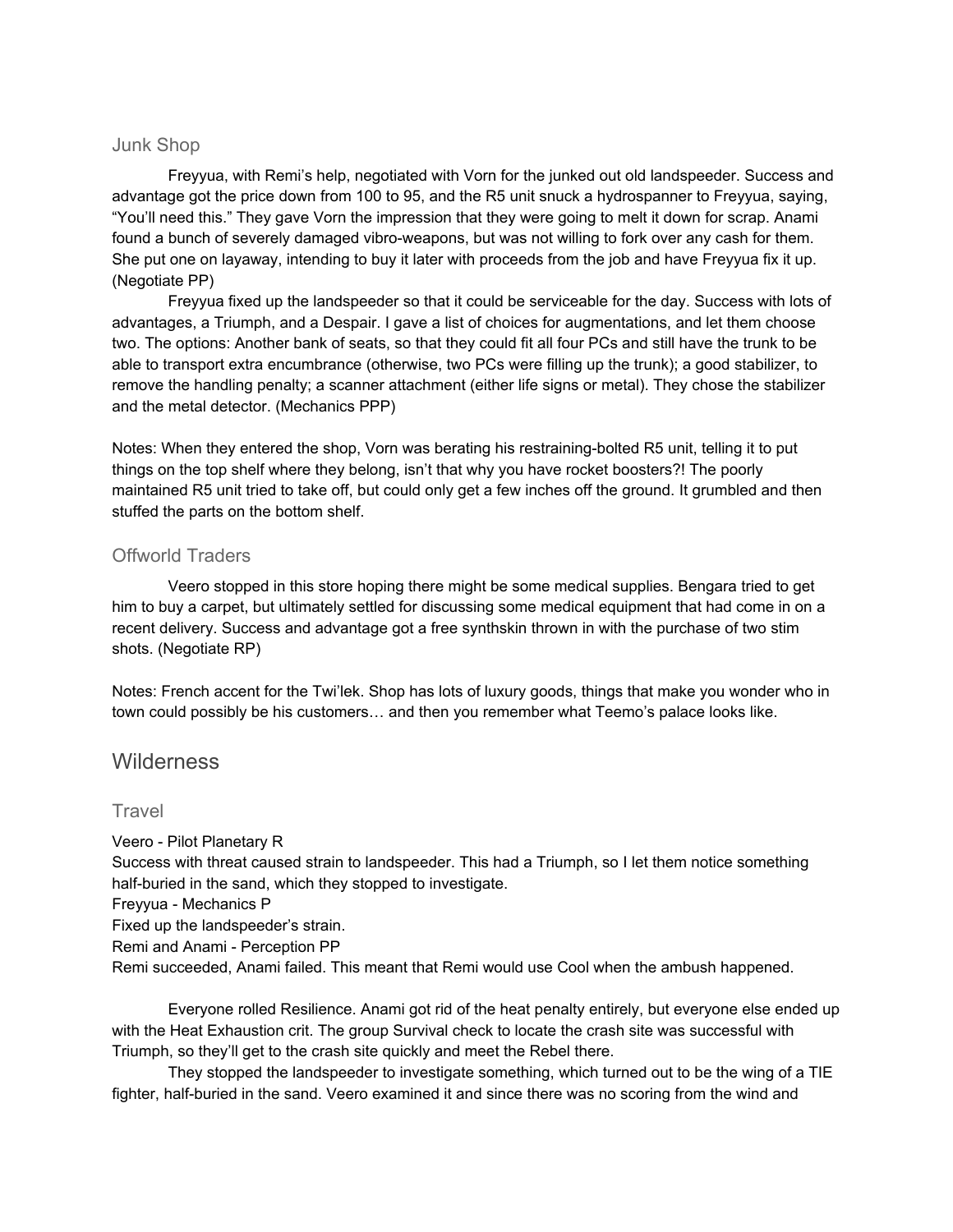sand, concluded it was recent. Remi tried to dig further down, in search of Astrogation charts in the main body of the TIE. Anami stayed in the landspeeder, trying unsuccessfully to sense if anyone else was around with the Force. Freyyua stayed in the landspeeder, polishing it. This is when the ambush happened.

#### Ambush

Rival with rifle at medium range, mounted on bantha. Size 3 minion group with rifles at medium range, atop a rock column. Size 3 minion group with gaffi sticks at medium range, mounted on bantha. Remi and Veero medium range from landspeeder.

The leader shot Veero, who took cover behind some rocks on the ground. Remi tried to shoot back, but his blaster jammed after a few shots. Anami got a grenade ready to throw at the leader's bantha. The ranged minions shot Anami. The melee minion bantha charged up to the landspeeder. Freyyua punched it with shock gloves. Realizing that this fight was way too much for four beginning PCs, I allowed that the banthas might be frightened by what was going on. I made the melee minion riders make a Survival check to control their bantha's fear of the shock gloves, and they failed, so it started charging away. Anami ran closer to the leader's bantha and threw the grenade. It missed with advantage, so I said it went off with a loud noise that startled the bantha and required a coordination check from the leader to remain mounted. He failed with advantage, falling off on the opposite side of the bantha so he had cover. Freyyua was roaring with Wookie rage (having the Heat Exhaustion critical injury turned out to be useful), and Remi claimed that they had aerial support on the way. I allowed a Deception PPP check for that, and since it succeeded, I had the Tusken raiders withdraw, even though they had not been hurt yet. Their mounts were too much out of control to press the attack further. We had done two rounds of combat, and that was enough to give them a feel for it, especially considering how much damage the rifle shots had caused.

End of first session. Half hour of character sheet selection and explanation, one hour of town, one hour of wilderness, and half hour of combat. Awarded 10 XP.

### Entr'acte

Level Up

Freyyua - 1 rank Medicine Remi - 1 rank Negotiate Anami - Quickdraw Veero - 1 rank Pilot Space, 1 rank Cool

**Obligation** 

Freyyua - Technicians Guild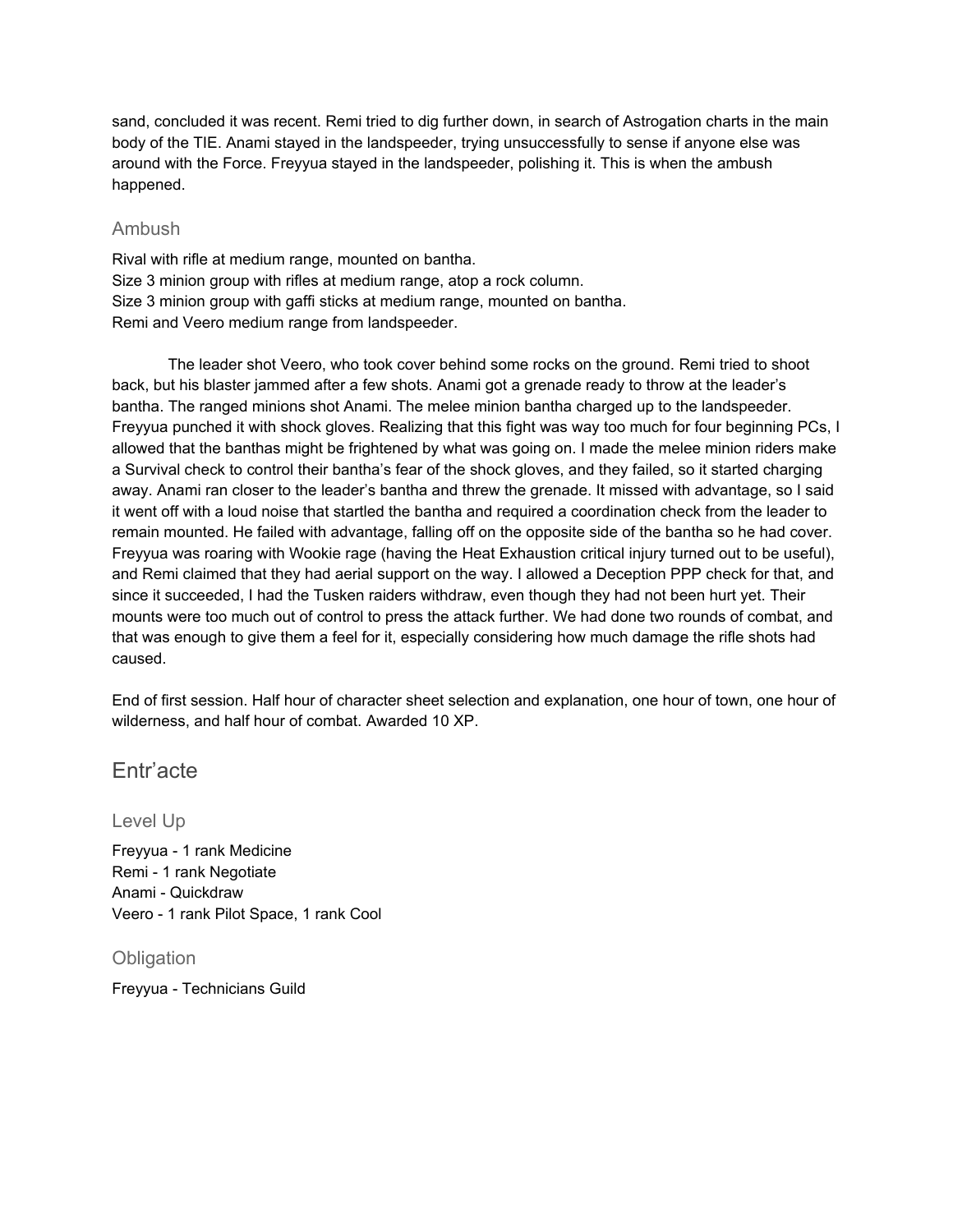### Crash Site

#### Investigation

At the site of the crashed Headhunter, Remi descended into the crater to raid the cockpit for Astrogation charts (PPP Computers). Freyyua stayed at the landspeeder, checking it over one last time (PP Mechanics), and then decided to see what he could pull from the wrecked scout ship that could help with the inevitable repairs the landspeeder would require. Meanwhile, Veero looked for tracks of other vessels (P Survival) and Anami set up a perimeter, looking for signs of trouble (RPP Vigilance). She notices someone approaching in the distance, but gets sucked down into a sinkhole.

Veero makes a Xenology (PP) check to identify the vehicle tracks as coming from a Jawa sandcrawler. Anami makes an Athletics (PPP) check to extract herself from the sinkhole. Remi does Astrogation (PP) to assess the quality of the charts he pulled off the computer, while Freyyua comes on down and assesses what he can remove from the crashed ship to make repairs or sell, Mechanics (PP).

Veero stands at the top of the crater, looking down at the shipwreck and assessing it with Pilot Space (PP). He reaches the conclusion it was shot down by TIE fighters. He calls down to Freyyua and Remi, asking if they have found the suitcase yet. Freyyua and Remi guiltily realize they have been neglecting their actual reason for being here. They look for the suitcase amid the wreckage, Perception PP. They can't find it, but they realize the pilot must have ejected, and they find evidence that pieces of the wreckage have been removed. Anami, meanwhile, is trying to hide from the approaching person, Stealth RP

Anami hissing at Veero to hide, issuing orders with Leadership. Veero ducks down into the crater but is spotted by the injured Bothan, who is limping towards him. Her blaster is out and in her hand, but held down aside her leg. Remi sees something must be going on up there and begins stealthily approaching the top of the crater. Freyyua looks around to figure out what is happening, and a triumphantly convenient reflection off a piece of ship indicates that the Bothan has a medical kit slung over her shoulder.

#### Social Combat

Shia Sunfell asks Veero why he is looking for the suitcase. He asks why she has her gun out (Charm). She gets a Despair on her next roll, which makes her reveal that she's working with the Rebellion to deliver the suitcase. Remi comes bustling up and says that the party is also doing that (Deception). Anami looms nearby. Now believing they are also Rebels, Dr. Sunfell starts issuing orders (Leadership) for them all to go catch up with the sandcrawler together to get it back. They try to convince her to let them do it, since she is wounded. Freyyua treats her burns and then gives her some avabush, as well as a sedative shot. They stick her in the trunk of their landspeeder and head off following the sandcrawler tracks.

#### **Sandcrawler**

They come up on the sandcrawler, and their landspeeder gives out from being overburdened. Freyyua uses some parts scavenged from the headhunter to get it moving again. They discuss how to approach the situation and decide to just out-right try to buy the suitcase, but hopefully in a way that does not indicate its importance to them, by saying that they are interested in things from the crash, but not specifically what. Freyyua gets some advice from Veero on Jawas (PP Xenology) and then establishes rapport with the Jawas by fixing up something for them (PP Mechanics). The party tries to get the Jawas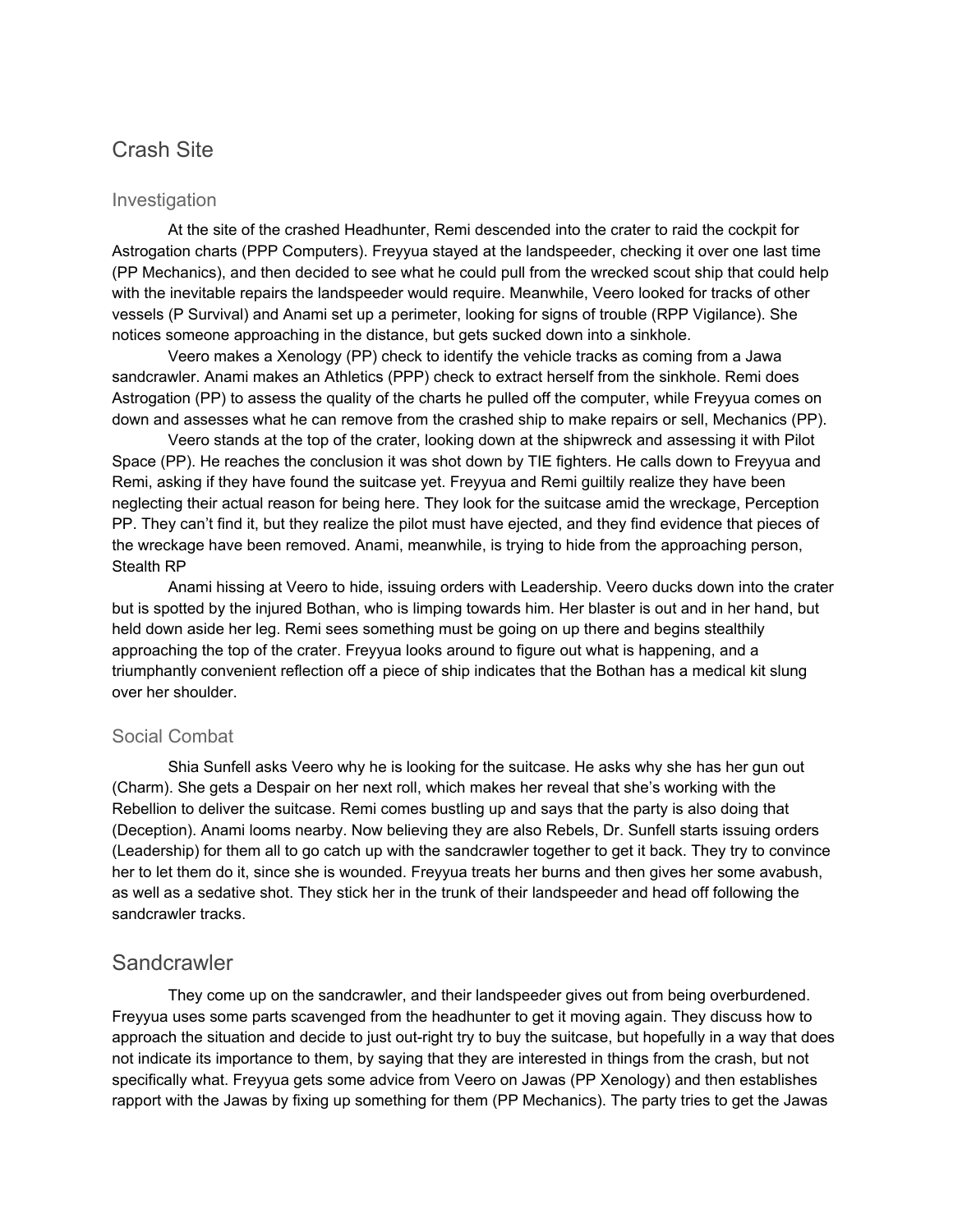to show them what is in the suitcase, and that tips their hand that it really is important. But Freyyua gets to look inside and finds the vials of plague and antidote, as well as quickly reads through a datapad on the research. Everyone else sees the Imperial seals and that vials are labeled lethal and antidote. The Jawas are tough negotiators (RP Negotiation) and end up demanding the landspeeder as payment (though they agree to give the party a lift back to Mos Shuuta in their sandcrawler). After much discussion, the party decides to give the suitcase back to the Rebellion but only in exchange for getting them off Tatooine (running away from their debts to Teemo). At this point, they realize they don't even know the doctor's name.

## Attempt 2

R3-M1, Veero, Anami 3 players at a table, 2 experienced with tabletop roleplaying games. None had played FFG SWRPG or Genesys. 4 hours in all

### Mos Shuuta

They were invited to each do an activity in town to prep for heading out, whether that be focusing on information, supplies, transportation, etc. With only three players, there was enough time for a second round of this.

#### **Cantina**

Remi immediately was keen to spread disinformation about where the crash happened in case anyone else was going to head out looking for it. He and Anami went to the cantina to accomplish this. Remi sidled up to the bar, raised himself a bit on his legs, and started loudly blabbing away about how that crash site southeast of town could be worth a lot to someone. The bartender took it in, but Remi suffered some strain, as he got the feeling the dancer eating gruel next to him knew he was full of it. (Deception PP)

Anami reached out with the Force to try to discern how the moisture farmers felt about what they were hearing. They were nervous and scared. He heard them commenting on how city folk would be crazy to go out into the desert, what with the Tusken Raiders about. Anami engaged them in conversation, asking them about areas northwest of town, and learned some useful landmarks to help them head toward the actual crash location. (Charm PP)

#### Junk Shop

Veero entered the junk shop to the scene of Vorn berating his restraining-bolted R5 unit. Veero inquired about available vehicles, dissing the R5 unit to gain some rapport with the shopkeeper. Vorn took Veero out into the junkyard and showed her a run-down, sand-scored landspeeder barely in one piece. He wanted 50 credits per day to rent it out. Veero tried to talk him down or work out a payment plan, but was unsuccessful. Knowing that dewbacks are a lot cheaper, she decided to try her luck at the stables. (Negotiate PP)

#### **Warehouse**

Upon leaving the junk shop, Veero ran into Remi and Anami, and reported that things were too expensive there. They realized they should probably find more information about how much the job was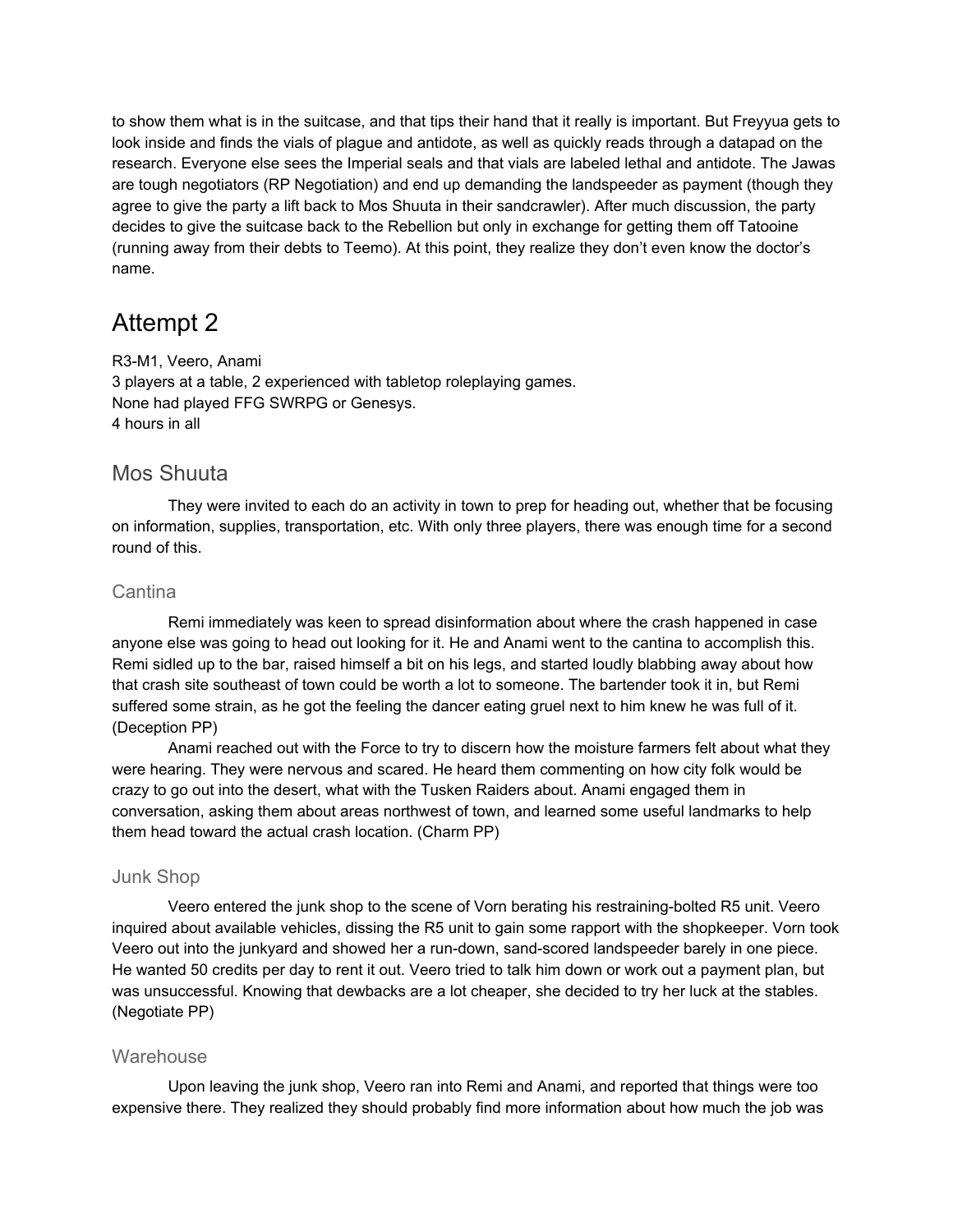paying so that they would know how much of their funds to invest in getting it done. Remi headed off the warehouse with Anami. The astromech rolled up to the Stormtrooper sergeant and gave him a little prod, waving the job poster around and demanding to know how much it would pay. The sergeant turned around and started to talk down to the droid, but then noticed the much more imposing-looking human. He agreed to payout 500 credits per person, so 1000 credits for the complete job. They accepted that offer. (Negotiate PP)

#### Dewback Stables

Clarelle was feeding dewbacks when Veero approached, and the Rodian took time to compliment her on the fine animals, thus establishing some good rapport. A successful negotiation got the price down to 10 credits per day per dewback, one day payment upfront (Negotiation PP). There was a Despair, though, so one of the dewbacks tried to bite Veero. Veero asked if their were any nicer dewbacks, and Clarelle took some offense at that, saying Nancy was as good a beast as any. So Veero attempted to interact with Nancy in a friendly fashion and determined that it was actually Bowie the Bogwing that Nancy didn't like (Survival PP). With that in mind, Veero took Nancy and Josie for their mounts but set the bogwing on Josie.

### **Wilderness**

#### **Travel**

Veero Survival Rsb - success and pointers to Anami Anami Survival Rsb - success and suggestions to Remi on where to look Remi Perception PPs - failure with Despair Resilience checks - Remi suffers the Heat Exhaustion crit Group Survival - Success with advantages, so Veero is allowed to try to make a Mechanics check to fix Remi as they ride along together on Nancy. That removes the crit.

#### Ambush

Rival with rifle at medium range, mounted on bantha. Size 3 minion group with gaffi sticks at short range, charging down dunes on foot. Anami and Bowie on one dewback, Remi and Veero on the other.

Due to the Despair on Remi's Perception check, the leader takes a shot at Remi with the rifle before any initiative is rolled. Then Tusken Raiders roll Cool and PCs roll Vigilance. Anami charges Josie forward, drawing a grenade and lobbing it at the leader. It is a Triumphant failure, so I allow that the bantha is startled by the loud noise and the leader tries to retain his seat. He falls off but advantageously lands on the opposite side, where he gains cover from the large animal. His minions charge up to Anami, whacking with gaffi sticks. Remi and Veero both take shots at the leader and move Nancy closer to Josie so Veero can grab her reins, which Anami has dropped. Scorched, the leader shoots back, hitting Veero, and clambers back up onto his mount.

Anami clubs back at the Tusken raiders, who have moved to smash in Veero's head. A blaster shot knocks the rifle from the leader's hands, but he is able to slide down and get it back. Remi wonders aloud if the minions will back off if the leader goes down. Veero makes a PP Xenology check, and judges that is likely. The clubbing and shooting continues. The leader has just gotten back in the saddle when a final blaster bolt knocks him to the ground unconscious. Anami yells coercively at the remaining raiders,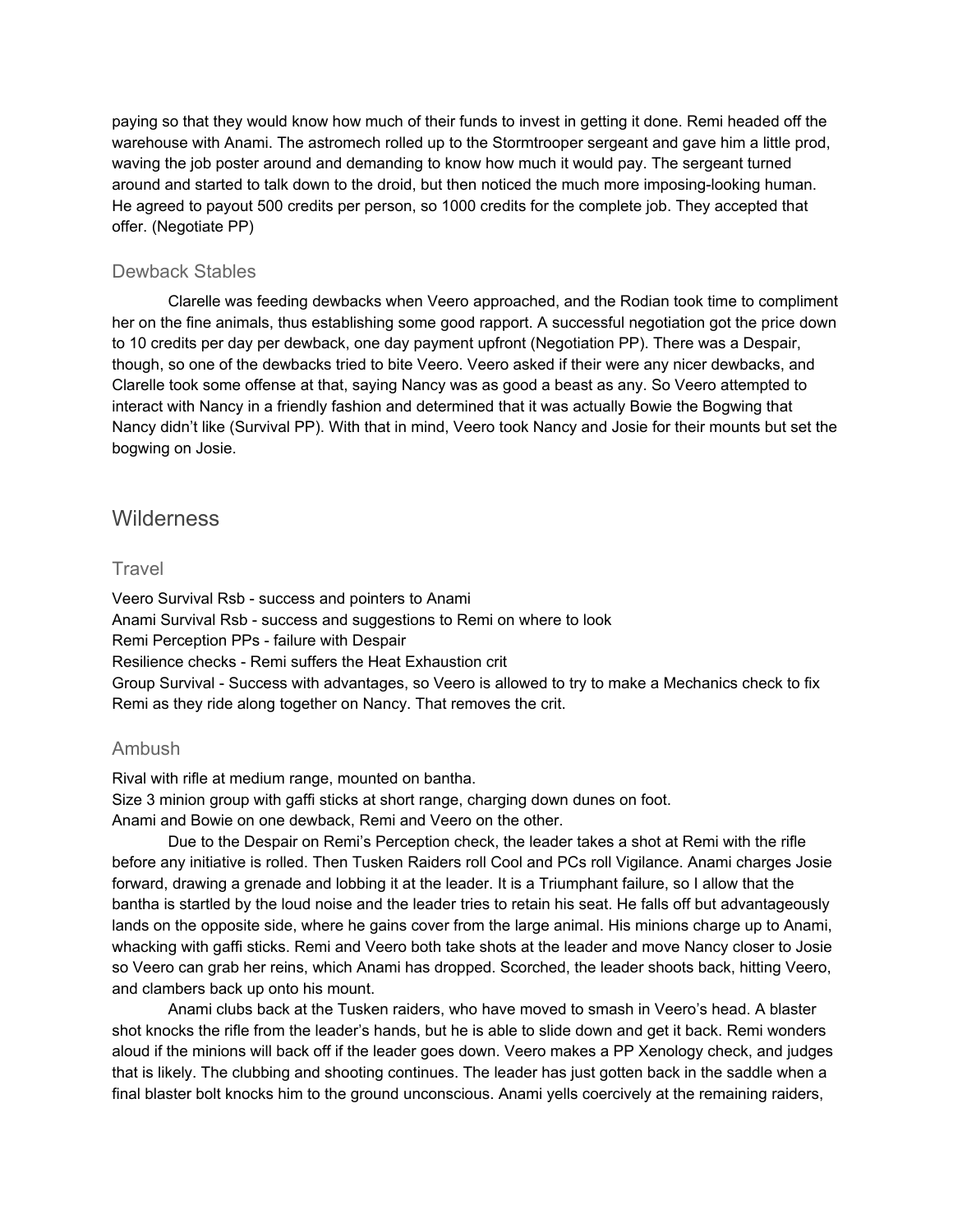and they turn to squabbling among themselves about who should be in charge now, and fighting over who gets the rifle. The party lets them drag off the leader. Veero tries to befriend the bantha, but it just plods off, finding a patch of rough grass to chew on. And so they continue on to the crash site upon their dewbacks.

End of first half. One hour to select characters and do the town. One and a quarter hours for the wilderness and combat. Awarded 10 XP, 15 minutes spent deciding how to spend it and asking a few system questions.

### Entr'acte

#### Level Up

Remi - 1 rank Ranged Light Anami - Control Upgrade: Commit Force die to upgrade incoming attack Veero - Let's Ride

#### **Obligation**

Anami - Imperial bounty on Force Sensitives

### Crash Site

#### Investigation

Anami patrols around the top of the crater (Vigilance PP) and is stressed out to find a piece of TIE fighter wing. Down in the crater, Remi assess the wrecked Headhunter (Pilot Space PP). He's not sure what made it crash, but the canopy and seat are gone, so the pilot definitely ejected. Veero looks for tracks to determine if anyone else has been there (Survival RPP). She does not find any in the crater. It looks like too much wind has blown the sand around. However, she notices giant tread marks at the lip of the crater and voices her belief that Jawas have already been here.

Remi and Veero then turn their attention to searching the wreck for the metal suitcase (Perception PP). They can't find it, and it looks like parts of the ship have been cut open. Then leads them to conclude that the Jawas have already taken whatever they could from the wreck. Above, an anxious Anami looks around for more evidence of an Imperial presence (Perception PP). He finds more of the TIE fighter, the cockpit part, complete with dead pilot. There are also some tracks here, indicating that someone else checked this TIE fighter. After some discussion, the group decides to follow the sandcrawler tracks, as they do not seem to be too old.

#### Social Combat

Before long, they see someone in the distance, also following the tracks. A Despair on Remi's Perception check cause this person to notice the sun glinting off his chassis. She turns and heads towards them. Veero, who is quite injured from the Tusken Raider fight, sees that the limping Bothan has a medical kit slung over her shoulder. She slides down off Nancy and calls out to the Bothan, asking for some help (Charm). The Bothan suggests that they can help each other out, since the dewbacks are going the direction she was headed. She would like a lift in exchange for the medical treatment (Negotiation). While Anami keeps a watchful eye on everything, Remi takes over the negotiations, saying